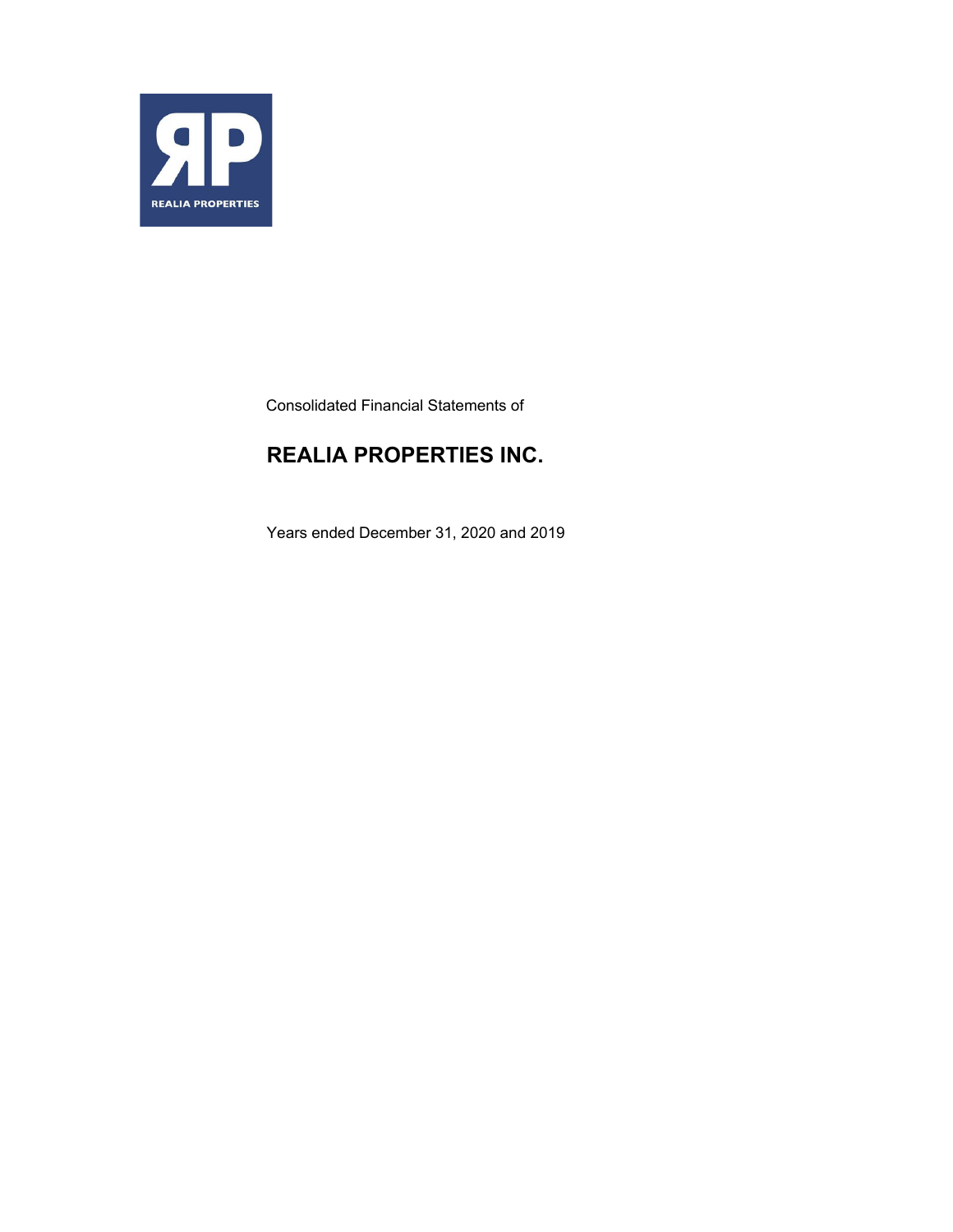### **INDEPENDENT AUDITORS' REPORT**

### **TO THE SHAREHOLDERS OF REALIA PROPERTIES INC.**

#### *Opinion*

We have audited the consolidated financial statements of Realia Properties Inc. and its subsidiaries (the "Company"), which comprise:

- the consolidated statement of financial position as at December 31, 2020;
- the consolidated statement of loss and comprehensive loss for the year then ended;
- the consolidated statement of changes in shareholders' equity for the year then ended;
- the consolidated statement of cash flows for the year then ended; and
- the notes to the consolidated financial statements, including a summary of significant accounting policies.

In our opinion, the accompanying consolidated financial statements present fairly, in all material respects, the consolidated financial position of the Company as at December 31, 2020, and its consolidated financial performance and its consolidated cash flows for the year then ended in accordance with International Financial Reporting Standards ("IFRS").

#### *Basis for Opinion*

We conducted our audit in accordance with Canadian generally accepted auditing standards. Our responsibilities under those standards are further described in the *Auditors' Responsibilities for the Audit of the Consolidated Financial Statements* section of our report. We are independent of the Company in accordance with the ethical requirements that are relevant to our audit of the consolidated financial statements in Canada, and we have fulfilled our other ethical responsibilities in accordance with these requirements. We believe that the audit evidence we have obtained is sufficient and appropriate to provide a basis for our opinion.

#### *Material Uncertainty Related to Going Concern*

We draw attention to Note 2 in the consolidated financial statements, which indicates that the Company has incurred a loss of \$1,235,969 during the year ended December 31, 2020 and, as of that date, had a deficit of \$20,196,897. As stated in Note 2, these events or conditions, along with other matters as set forth in Note 2, indicate that a material uncertainty exists that may cast significant doubt on the Company's ability to continue as a going concern. Our opinion is not modified in respect of this matter.

#### *Other Matter*

The consolidated financial statements of the Company as at and for the year ended December 31, 2019 were audited by another auditor who expressed an unmodified opinion on those consolidated financial statements on June 12, 2020.

#### *Other Information*

Management is responsible for the other information. The other information comprises of Management's Discussion and Analysis.

Our opinion on the consolidated financial statements does not cover the other information and we do not express any form of assurance conclusion thereon. In connection with our audit of the consolidated financial statements, our responsibility is to read the other information identified above and, in doing so, consider whether the other information is materially inconsistent with the consolidated financial statements or our knowledge obtained in the audit, and remain alert for indications that the other information appears to be materially misstated.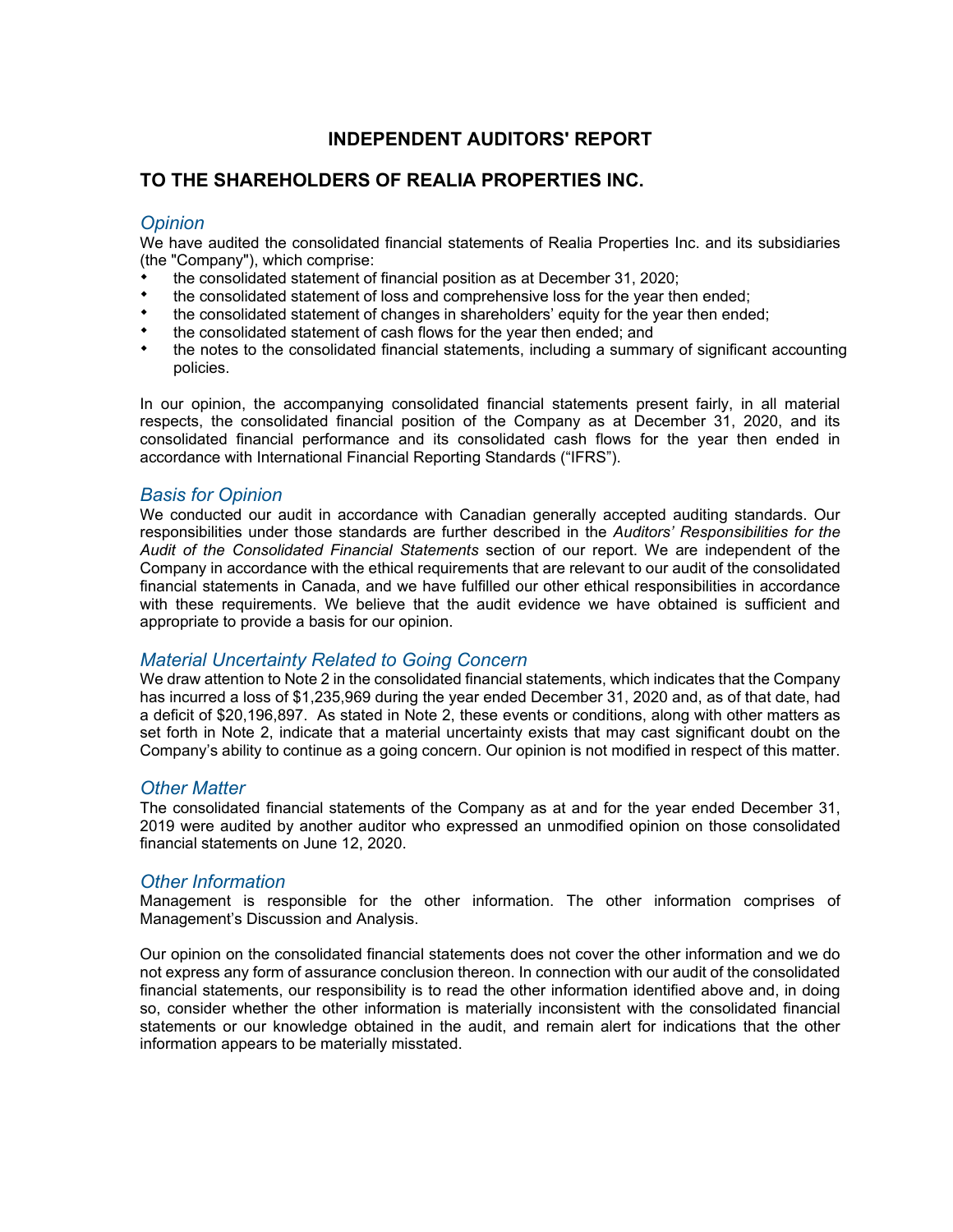We obtained Management's Discussion and Analysis prior to the date of this auditors' report. If, based on the work we have performed on this other information, we conclude that there is a material misstatement of this other information, we are required to report that fact in this auditors' report. We have nothing to report in this regard.

### *Responsibilities of Management and Those Charged with Governance for the Consolidated Financial Statements*

Management is responsible for the preparation and fair presentation of the consolidated financial statements in accordance with IFRS, and for such internal control as management determines is necessary to enable the preparation of consolidated financial statements that are free from material misstatement, whether due to fraud or error.

In preparing the consolidated financial statements, management is responsible for assessing the Company's ability to continue as a going concern, disclosing, as applicable, matters related to going concern and using the going concern basis of accounting unless management either intends to liquidate the Company or to cease operations, or has no realistic alternative but to do so.

Those charged with governance are responsible for overseeing the Company's financial reporting process.

#### *Auditors' Responsibilities for the Audit of the Consolidated Financial Statements*

Our objectives are to obtain reasonable assurance about whether the consolidated financial statements as a whole are free from material misstatement, whether due to fraud or error, and to issue an auditors' report that includes our opinion. Reasonable assurance is a high level of assurance, but is not a guarantee that an audit conducted in accordance with Canadian generally accepted auditing standards will always detect a material misstatement when it exists. Misstatements can arise from fraud or error and are considered material if, individually or in the aggregate, they could reasonably be expected to influence the economic decisions of users taken on the basis of these consolidated financial statements. As part of an audit in accordance with Canadian generally accepted auditing standards, we exercise professional judgment and maintain professional skepticism throughout the audit. We also:

- Identify and assess the risks of material misstatement of the consolidated financial statements, whether due to fraud or error, design and perform audit procedures responsive to those risks, and obtain audit evidence that is sufficient and appropriate to provide a basis for our opinion. The risk of not detecting a material misstatement resulting from fraud is higher than for one resulting from error, as fraud may involve collusion, forgery, intentional omissions, misrepresentations, or the override of internal control.
- Obtain an understanding of internal control relevant to the audit in order to design audit procedures that are appropriate in the circumstances, but not for the purpose of expressing an opinion on the effectiveness of the Company's internal control.
- Evaluate the appropriateness of accounting policies used and the reasonableness of accounting estimates and related disclosures made by management.
- Conclude on the appropriateness of management's use of the going concern basis of accounting and, based on the audit evidence obtained, whether a material uncertainty exists related to events or conditions that may cast significant doubt on the Company's ability to continue as a going concern. If we conclude that a material uncertainty exists, we are required to draw attention in our auditors' report to the related disclosures in the consolidated financial statements or, if such disclosures are inadequate, to modify our opinion. Our conclusions are based on the audit evidence obtained up to the date of our auditors' report. However, future events or conditions may cause the Company to cease to continue as a going concern.
- Evaluate the overall presentation, structure and content of the consolidated financial statements, including the disclosures, and whether the consolidated financial statements represent the underlying transactions and events in a manner that achieves fair presentation.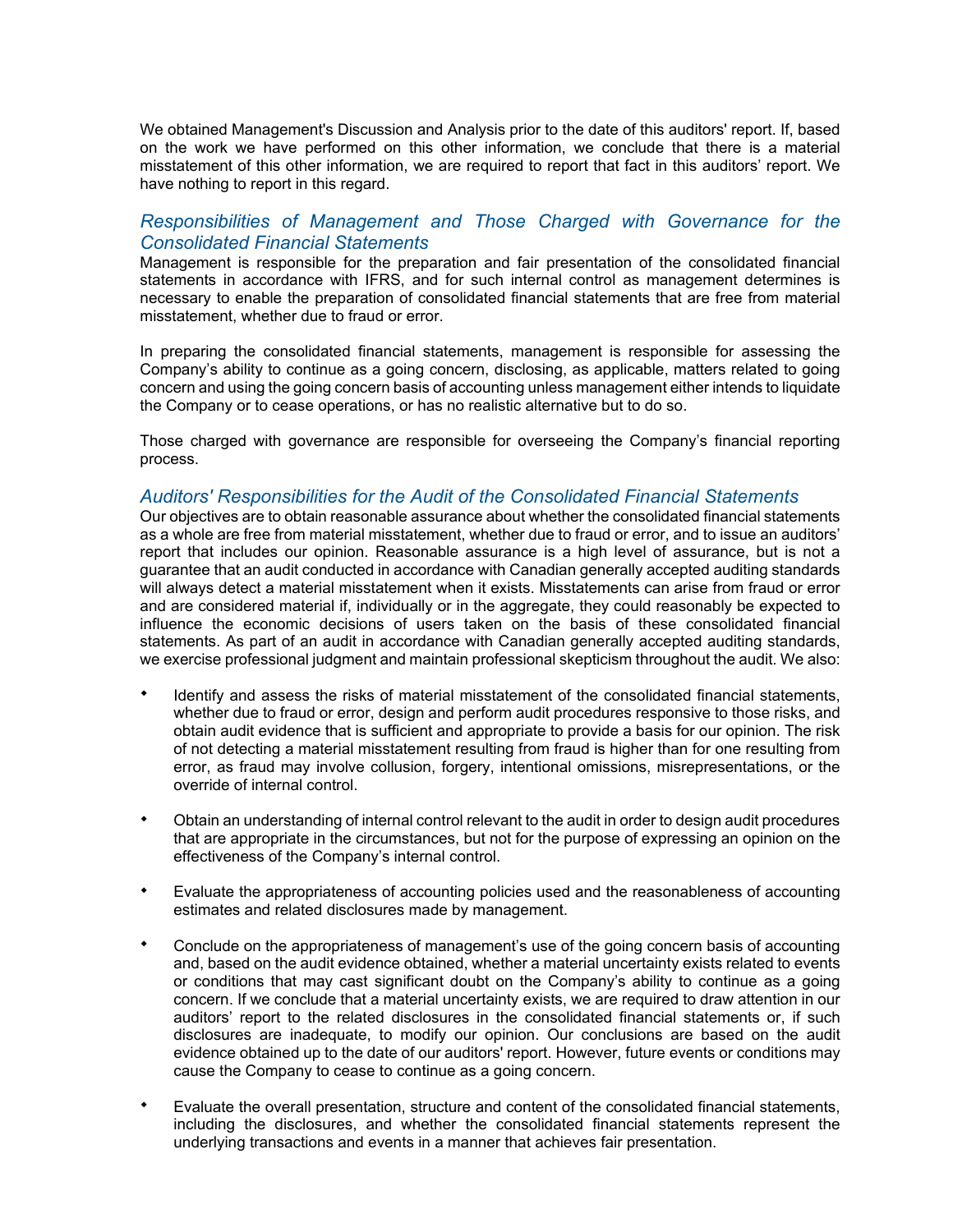Obtain sufficient appropriate audit evidence regarding the financial information of the entities or business activities within the Company to express an opinion on the consolidated financial statements. We are responsible for the direction, supervision and performance of the group audit. We remain solely responsible for our audit opinion.

We communicate with those charged with governance regarding, among other matters, the planned scope and timing of the audit and significant audit findings, including any significant deficiencies in internal control that we identify during our audit.

We also provide those charged with governance with a statement that we have complied with relevant ethical requirements regarding independence, and to communicate with them all relationships and other matters that may reasonably be thought to bear on our independence, and where applicable, related safeguards.

The engagement partner on the audit resulting in this independent auditors' report is Michelle Chi Wai So.

Chartered Professional Accountants

Vancouver, British Columbia April 29, 2021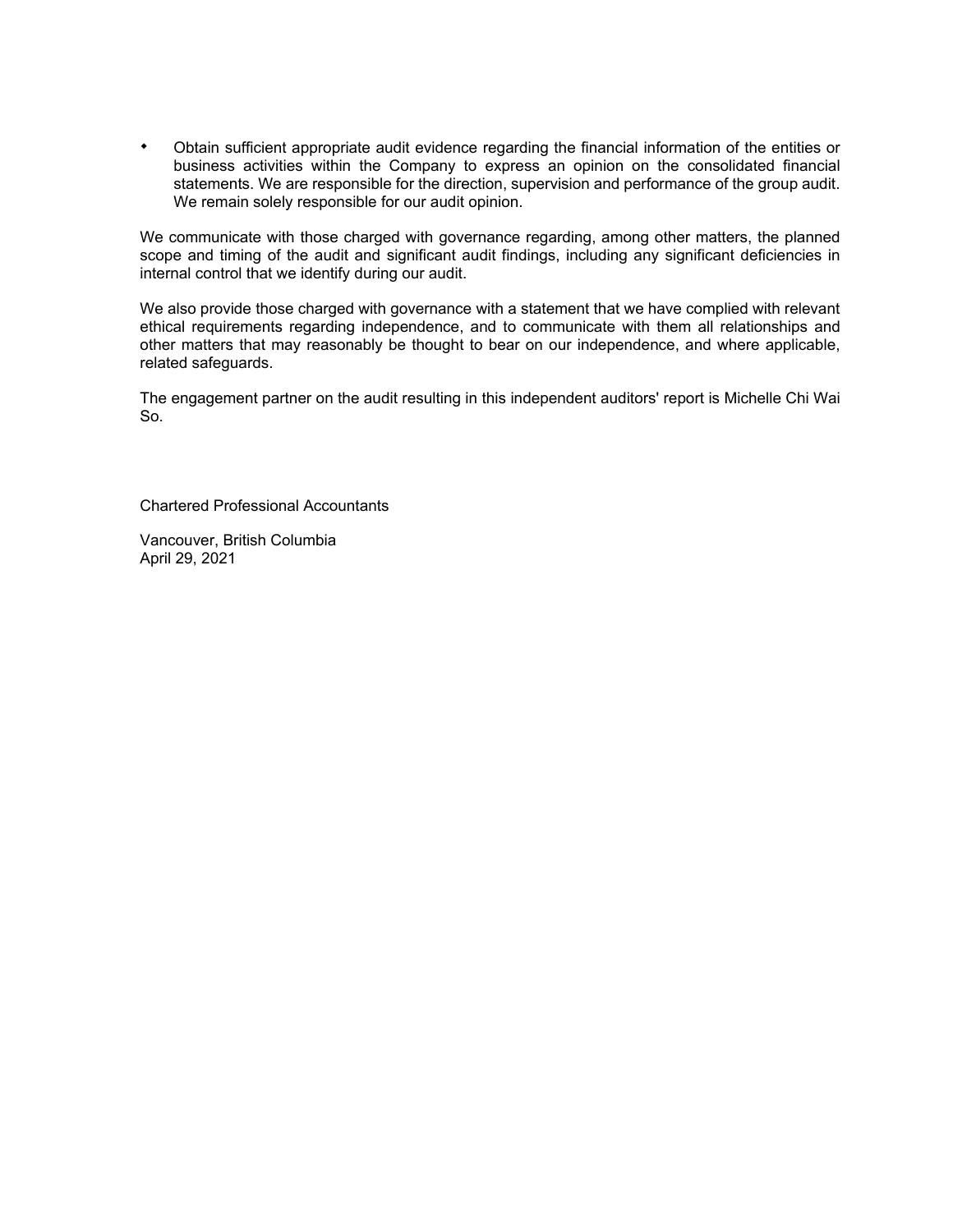Consolidated Statements of Financial Position (Expressed in Canadian dollars)

December 31, 2020 and 2019

|                                                                   | 2020            | 2019            |
|-------------------------------------------------------------------|-----------------|-----------------|
| <b>Assets</b>                                                     |                 |                 |
| Current assets:                                                   |                 |                 |
| Cash                                                              | \$<br>2,136,740 | \$<br>803,021   |
| Amounts receivable                                                | 815,873         | 488,352         |
| Prepaid expenses and deposits                                     | 105,906         | 56,590          |
|                                                                   | 3,058,519       | 1,347,963       |
| Investment properties (notes 5 and 7)                             | 36,314,480      | 38,343,769      |
| Mortgage reserve fund                                             | 1,097,854       | 661,870         |
|                                                                   | \$40,470,853    | \$40,353,602    |
| Liabilities and Shareholders' Equity                              |                 |                 |
| <b>Current liabilities:</b>                                       |                 |                 |
| Accounts payable and accrued liabilities (note 9)                 | \$<br>728,800   | \$<br>1,143,513 |
| Notes payable (note 6)                                            | 1,272,500       | 1,299,000       |
| Current portion of mortgages payable (note 7)                     | 18,897,561      | 11,937,966      |
| Due to related parties (note 9)                                   | 2,685,984       | 287,273         |
| Convertible debentures (note 8)                                   | 4,542,000       | 4,375,450       |
|                                                                   | 28,126,845      | 19,043,202      |
| Tenants' security deposits                                        | 195,943         | 221,558         |
| Mortgages payable (note 7)                                        | 8,223,245       | 15,985,230      |
|                                                                   | 36,546,033      | 35,249,990      |
| Shareholders' equity:                                             |                 |                 |
| Share capital (note 10)                                           | 21,800,437      | 21,612,003      |
| Equity component of convertible debentures (note 8)               | 269,319         | 269,319         |
| Contributed surplus                                               | 1,248,058       | 1,248,058       |
| Accumulated other comprehensive income                            | 735,400         | 866,657         |
| Deficit                                                           | (20, 196, 897)  | (18,961,744)    |
| Equity attributable to the shareholders of Realia Properties Inc. | 3,856,317       | 5,034,293       |
| Non-controlling interest                                          | 68,503          | 69,319          |
| Total Shareholders' equity                                        | 3,924,820       | 5,103,612       |
|                                                                   | \$40,470,853    | \$40,353,602    |

See accompanying notes to consolidated financial statements.

Approved on behalf of the Board:

*"Jean-Daniel Cohen"* [*Director*]

"Stephane Amine"<br>Chair, Audit Committee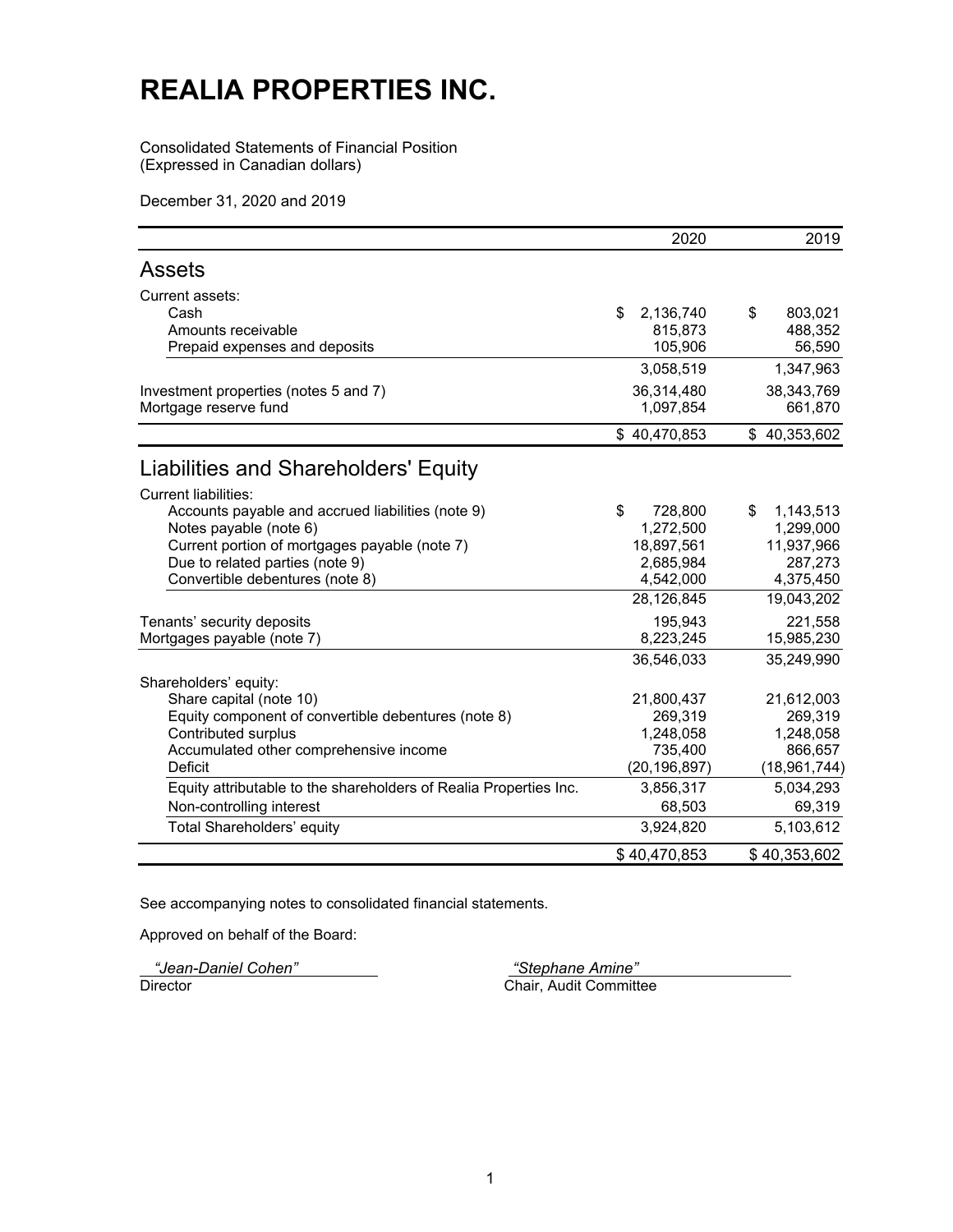Consolidated Statements of Loss and Comprehensive Loss (Expressed in Canadian dollars)

Years ended December 31, 2020, and 2019

|                                                  | 2020                | 2019              |
|--------------------------------------------------|---------------------|-------------------|
|                                                  |                     |                   |
| Revenue:                                         |                     |                   |
| Rental income                                    | \$<br>3,220,003     | \$<br>3,377,926   |
| Recoveries of operating expenses                 | 1,260,334           | 1,277,211         |
| Other income                                     | 74,683              | 36,275            |
|                                                  | 4,555,020           | 4,691,412         |
| Property operating expenses:                     |                     |                   |
| Operating and leasing expenses                   | (1,459,683)         | (1,537,378)       |
| Earnings from property operations                | 3,095,337           | 3,154,034         |
| Other revenues (expenses):                       |                     |                   |
| General and administrative (note 12)             | (547, 415)          | (747, 312)        |
| Depreciation and amortization                    | (1,546,230)         | (1,766,804)       |
| Net finance costs (note 13)                      | (2,553,790)         | (2,591,296)       |
| Loss on settlement of dispute                    |                     | (411, 626)        |
| Gain on writeoff of liabilities (Note 10a)       | 337,236             |                   |
| Foreign exchange gain (loss)                     | (21, 107)           | 37,326            |
|                                                  | (4, 331, 306)       |                   |
|                                                  |                     | (5,479,712)       |
| Net loss for the year                            | (1,235,969)         | (2,325,678)       |
| Other comprehensive income (loss):               |                     |                   |
| Foreign currency translation on US operations    | 131,257             | 471,602           |
|                                                  |                     |                   |
| Comprehensive loss                               | \$<br>(1, 104, 712) | \$<br>(1,854,076) |
|                                                  |                     |                   |
| Net loss for the year attributed to:             |                     |                   |
| Non-controlling interest                         | \$<br>(816)         | \$<br>(3,926)     |
| Shareholders of Realia Properties Inc.           | (1, 235, 153)       | (2,321,752)       |
|                                                  | \$<br>(1,235,969)   | \$<br>(2,325,678) |
|                                                  |                     |                   |
| Comprehensive loss attributed to:                |                     |                   |
| Non-controlling interest                         | \$<br>(816)         | \$<br>(3,926)     |
| Shareholders of Realia Properties Inc.           | (1, 103, 896)       | (1,850,150)       |
|                                                  |                     |                   |
|                                                  | \$<br>(1, 104, 712) | \$<br>(1,854,076) |
|                                                  |                     |                   |
| Weighted average number of common shares         | 255,221,137         | 249,636,640       |
| Basic and diluted income (loss) per common share | \$<br>(0.00)        | \$<br>(0.01)      |
|                                                  |                     |                   |

See accompanying notes to consolidated financial statements.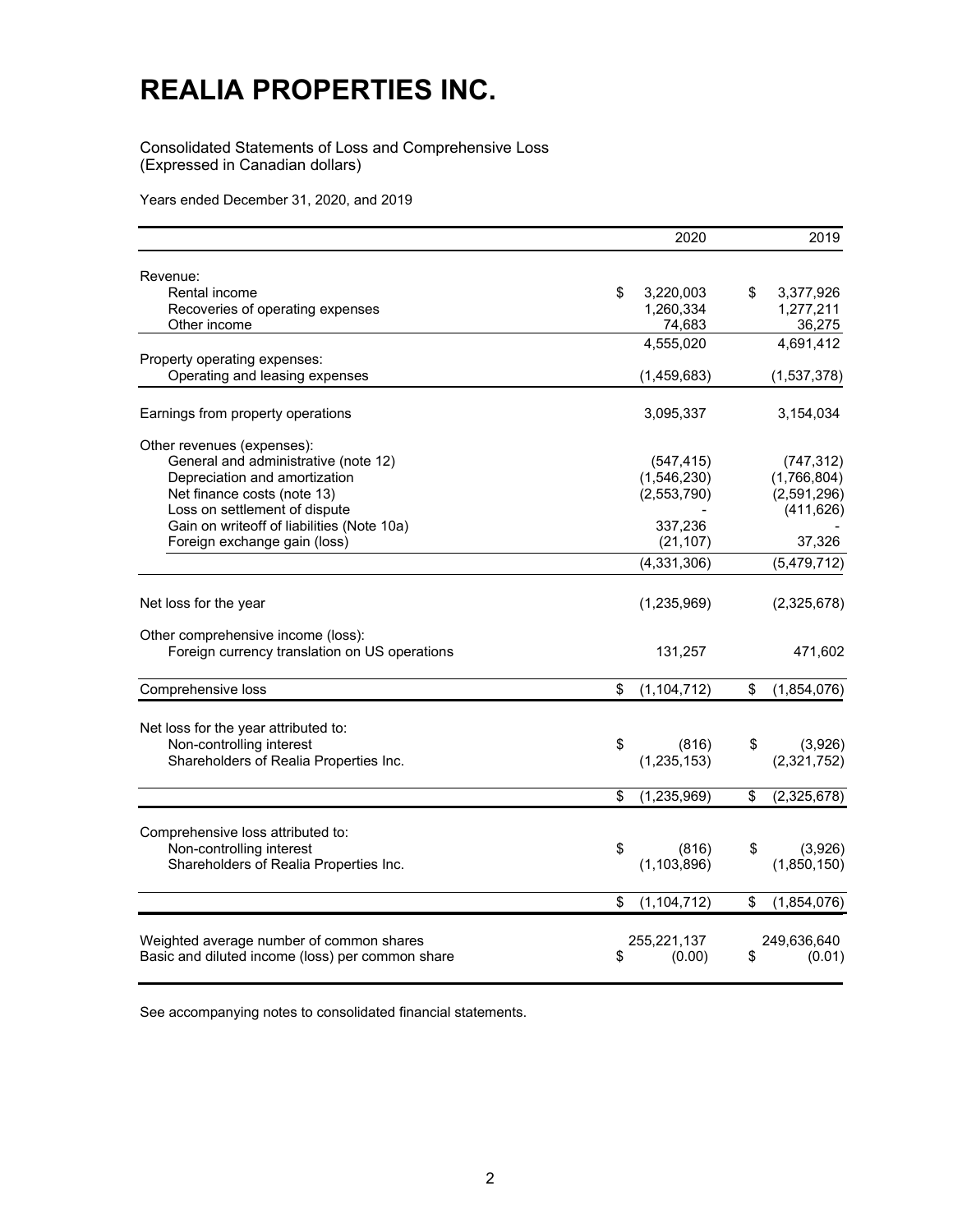Consolidated Statements of Changes in Shareholders' Equity (Expressed in Canadian dollars) Years ended December 31, 2020 and 2019

|                                                               |                          |                          |                          | Equity                   |                          | Accumulated              |                          | Total           |                          |               |
|---------------------------------------------------------------|--------------------------|--------------------------|--------------------------|--------------------------|--------------------------|--------------------------|--------------------------|-----------------|--------------------------|---------------|
|                                                               |                          |                          | Share                    | component of             |                          | other                    |                          | attributable to | Non-                     | Total         |
|                                                               | Number of                | Share                    | capital to               | convertible              | Contributed              | comprehensive            |                          | owners of the   | controlling              | shareholders' |
|                                                               | shares                   | capital                  | be issued                | debentures               | surplus                  | income                   | Deficit                  | parent          | interest                 | equity        |
|                                                               |                          | \$                       | \$                       | \$                       | ደ                        |                          |                          |                 |                          |               |
| Balance, December 31, 2018                                    | 216,761,868              | 17,901,128               | 3,710,875                | 269,319                  | 1,248,058                | 1,338,259                | (16, 639, 992)           | 7,827,647       | 73,245                   | 7,900,892     |
| Share issue $-$ add'l ownership interest <sup>(1)</sup>       | 38,459,269               | 3,710,875                | (3,710,875)              |                          | $\overline{\phantom{0}}$ |                          |                          |                 | $\overline{\phantom{0}}$ |               |
| Net loss for the year                                         | $\overline{\phantom{0}}$ | $\overline{\phantom{0}}$ | $\overline{\phantom{a}}$ | $\overline{\phantom{0}}$ | $\overline{\phantom{0}}$ | $\overline{\phantom{a}}$ | (2,321,752)              | (2,321,752)     | (3,926)                  | (2,325,678)   |
| Other comprehensive income (loss)                             |                          | $\overline{\phantom{0}}$ | $\overline{\phantom{0}}$ | $\overline{\phantom{0}}$ | $\blacksquare$           | (471, 602)               | $\overline{\phantom{a}}$ | (471, 602)      | $\overline{\phantom{0}}$ | (471, 602)    |
|                                                               |                          |                          |                          |                          |                          |                          |                          |                 |                          |               |
|                                                               |                          |                          |                          |                          |                          |                          |                          |                 |                          |               |
| Balance, December 31, 2019                                    | 255,221,137              | 21,612,003               | $\blacksquare$           | 269,319                  | 1,248,058                | 866,657                  | (18, 961, 744)           | 5,034,293       | 69,319                   | 5,103,612     |
|                                                               |                          |                          |                          |                          |                          |                          |                          |                 |                          |               |
| Write-off of liability related to share<br>capital (note 10b) | $\overline{\phantom{0}}$ | 188,434                  |                          |                          |                          |                          |                          | 188,434         |                          | 188,434       |
| Net loss for the year                                         |                          |                          |                          |                          |                          | $\overline{\phantom{a}}$ | (1,235,153)              | (1, 235, 153)   | (816)                    | (1, 235, 969) |
| Other comprehensive loss                                      |                          | $\overline{\phantom{a}}$ |                          |                          | $\overline{\phantom{a}}$ | (131, 257)               | $\overline{\phantom{0}}$ | (131, 257)      | $\overline{\phantom{a}}$ | (131, 257)    |
|                                                               |                          |                          |                          |                          |                          |                          |                          |                 |                          |               |
| Balance, December 31, 2020                                    | 255,221,137              | 21,800,437               | $\blacksquare$           | 269,319                  | 1,248,058                | 735,400                  | (20, 196, 897)           | 3,856,317       | 68,503                   | 3,924,820     |

See accompanying notes to consolidated financial statements.

 $(1)$  38,459,269 shares issued February 22, 2019 (note 10b)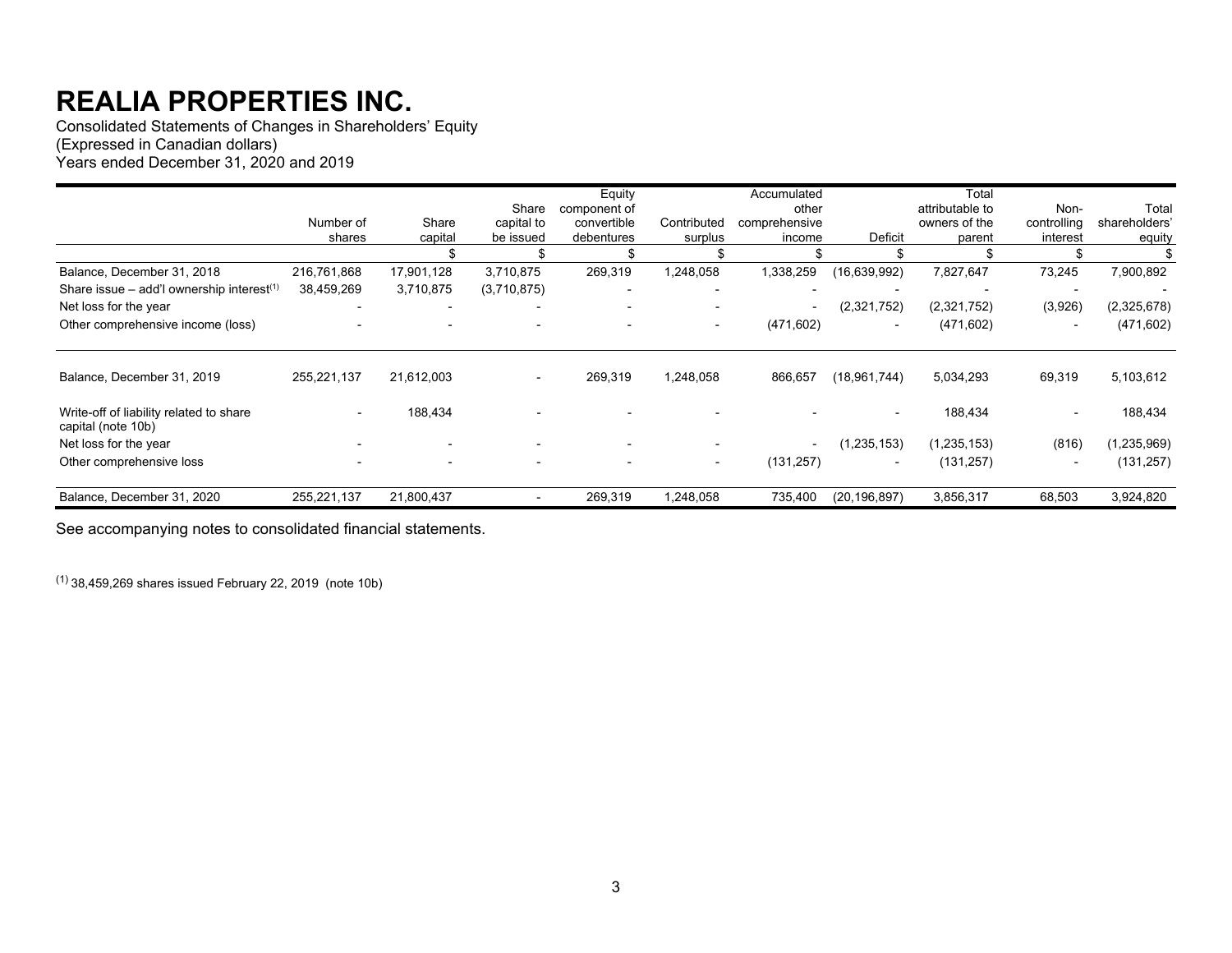Consolidated Statements of Cash Flows (Expressed in Canadian dollars)

Years ended December 31, 2020 and 2019

|                                                         | 2020              | 2019              |
|---------------------------------------------------------|-------------------|-------------------|
| Cash provided by (used in):                             |                   |                   |
| Cash flows from operating activities:                   |                   |                   |
| Net loss for the year                                   | \$<br>(1,235,969) | \$<br>(2,325,678) |
| Adjustments to reconcile net (income) loss for the year |                   |                   |
| to net cash provided by operating activities:           |                   |                   |
| Depreciation and amortization                           | 1,546,230         | 1,766,804         |
| Amortization of transaction costs                       | 53,533            | 71,377            |
| Accretion of convertible debentures                     | 113,017           | 134,612           |
| Gain on writeoff of liabilities                         | (337, 236)        |                   |
| Foreign exchange (gain) loss                            | 21,107            |                   |
| Interest expense                                        | 2,325,891         | 2,379,944         |
| Change in operating assets and liabilities              | (430,123)         | 27,404            |
|                                                         | 2,056,450         | 2,054,463         |
| Cash flows from investing activities:                   |                   |                   |
| Additions to investment properties                      | (541, 926)        | (640, 384)        |
| Security deposits received (paid)                       | (21,094)          | 23,147            |
|                                                         | (563,020)         | (617, 237)        |
| Cash flows from financing activities:                   |                   |                   |
| Repayment of debt                                       | (270, 705)        | (1,058,698)       |
| Advances from related parties                           | 2,402,563         |                   |
| Contributions to mortgage reserve fund                  | (449, 423)        | (160, 365)        |
| Interest paid                                           | (2, 182, 755)     | (2,368,631)       |
| Insurance proceeds received                             | 379,713           |                   |
|                                                         | (120, 607)        | (3,587,694)       |
| Effect of exchange rate changes on cash                 | (39, 104)         | (96, 775)         |
|                                                         |                   |                   |
| Increase (decrease) in cash                             | 1,333,719         | (2, 247, 243)     |
| Cash, beginning of year                                 | 803,021           | 3,050,264         |
|                                                         |                   |                   |
| Cash, end of year                                       | \$<br>2,136,740   | \$<br>803,021     |

See accompanying notes to consolidated financial statements.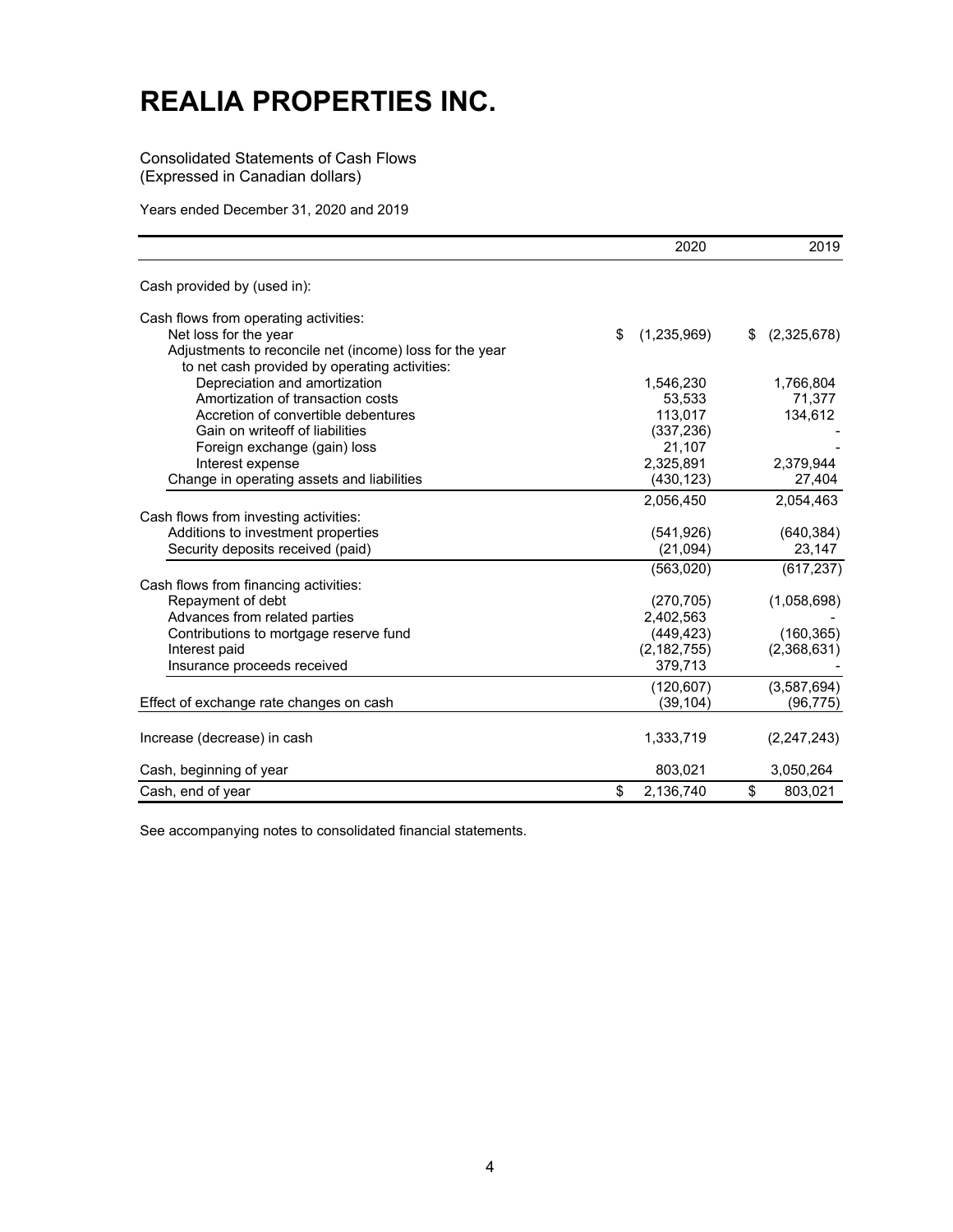Notes to Consolidated Financial Statements (Expressed in Canadian dollars)

Years ended December 31, 2020 and 2019

#### **1. Organization:**

Realia Properties Inc. ("Realia" and collectively with its subsidiaries, the "Company") (formerly TitanStar Properties Inc. before a name change effective October 18, 2019) was incorporated under the Canada Business Corporations Act on June 3, 2008 and is a real estate holding company trading on the TSX Venture Exchange (common shares "TSXV: RLP", convertible debentures "TSXV: RLP.DB"). The Company issued share capital and commenced operations on June 30, 2008. The registered office of the Company is 151 Yonge Street, 11th Floor, Toronto, Ontario M5C 2W7.

The sole business of the Company is the ownership of real property interests, consistent with a well-established investment policy. The Company seeks to create a portfolio of stabilized income producing real estate assets within the United States with value to be maximized through the acquisition of well-positioned quality assets. The focus is on necessity-based, retail / commercial properties and community centers.

These consolidated financial statements have been approved and authorized for issue by the Board of Directors on April 29, 2021.

#### **2. Basis of presentation and statement of compliance:**

(a) Statement of compliance:

The accompanying consolidated financial statements are prepared in accordance with International Financial Reporting Standards ("IFRS") as issued by the International Accounting Standards Board ("IASB").

- (b) Basis of presentation:
	- (*i*) The consolidated financial statements have been prepared on the basis of accounting principles applicable to a going concern. For the year ended December 31, 2020, the Company reported a loss of \$1,235,969 (2019: \$2,325,678), the Company has a deficit of \$20,196,897 (2019: \$18,961,744) and a working capital deficiency of \$25,068,326 (2019: \$17,695,239).

The ability of the Company to continue as a going concern and realize its assets and discharge its liabilities in the normal course of business is dependent on the Company's ability to raise additional financings, the continued support from the third-party convertible debenture holdersand related parties, and on its ability to achieve profitable operations in the future.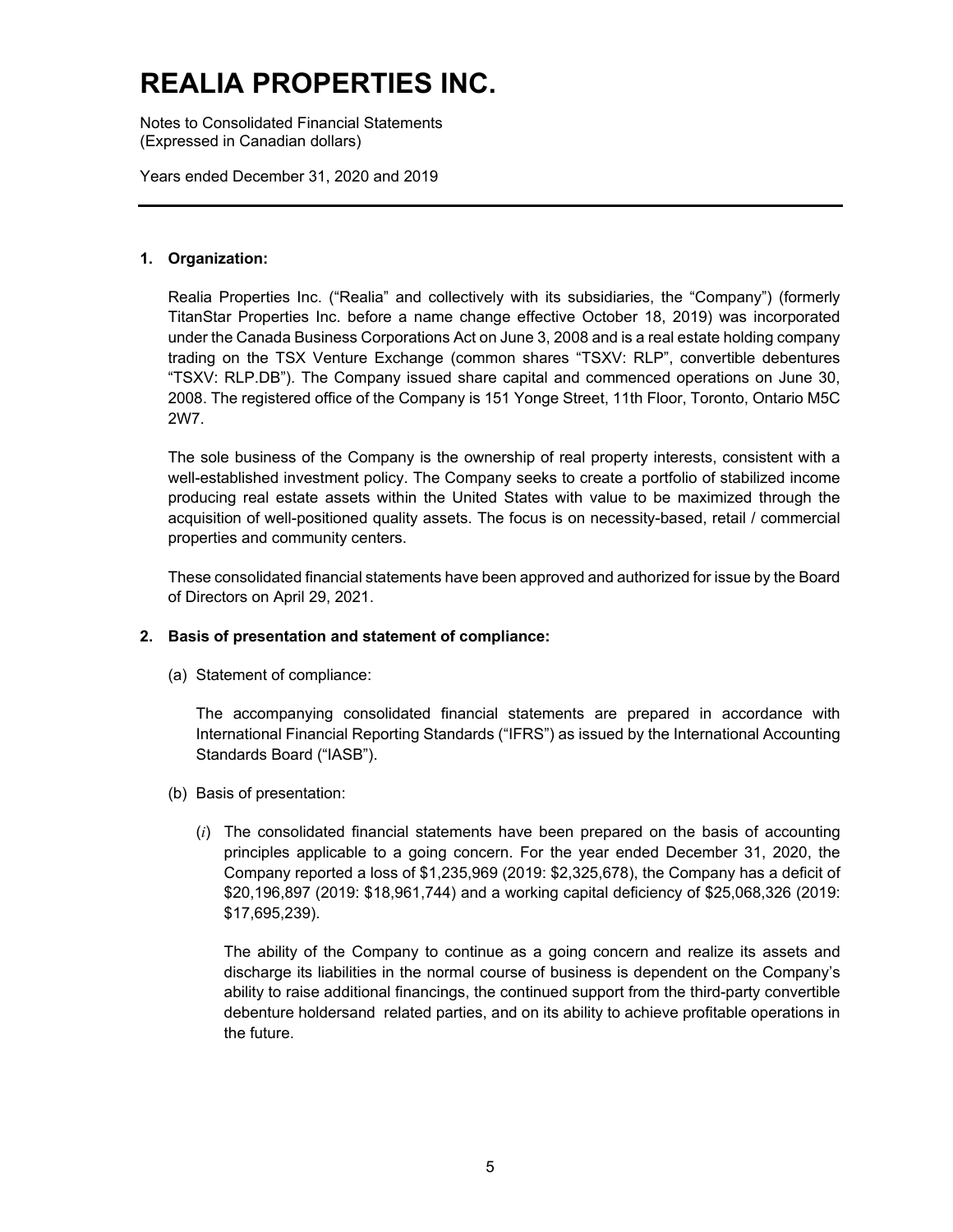Notes to Consolidated Financial Statements (Expressed in Canadian dollars)

Years ended December 31, 2020 and 2019

#### **2. Basis of presentation and statement of compliance (continued):**

- (b) Basis of presentation (continued):
	- (*i*) (continued):

Management is of the opinion that sufficient working capital will be obtained from the cash flows from its investment properties and from proceeds received from the sale of a portion of interest in its properties to meet the Company's debt obligations and commitments as they become due and that the Company's current credit facilities and shareholder arrangements are sufficient to support future operations. In addition to ongoing working capital requirements, the Company may be required to secure sufficient funding for general and administration costs and interest charges. Although management may have been successful in the past in undertaking financings, there can be no assurance that management will be able to do so in the future on terms acceptable to the Company.

The application of the going concern basis of presentation assumes that the Company will continue in operation for the foreseeable future and be able to realize its assets and discharge its liabilities and commitments in the normal course of business. There is, primarily as a result of the conditions described above, material uncertainties that may cast significant doubt as to the appropriateness of the use of the going concern assumption. These consolidated financial statements have been prepared on a going concern basis notwithstanding these conditions. If the going concern basis was not appropriate for these consolidated financial statements then adjustments would be necessary to the carrying values of assets and liabilities, the reported revenues and expenses, and consolidated statement of financial position classifications used. These adjustments could be material.

- (*ii*) The consolidated financial statements have been prepared on a historical basis except for certain financial instruments at fair value. In addition, the consolidated financial statements have been prepared on an accrual basis, except for cash flow information.
- (*iii*) The preparation of these consolidated financial statements requires the use of certain critical accounting estimates. It also requires management to exercise judgment in the process of applying the Company's accounting policies. Areas involving a higher degree of judgment or complexity, or areas where assumptions and estimates are significant to the financial statements are disclosed in note 4.
- (c) Functional and presentation currencies:

These consolidated financial statements are presented in Canadian dollars, which is the functional currency of Realia, the parent company. The functional currency of the Company's US subsidiaries is the US dollar.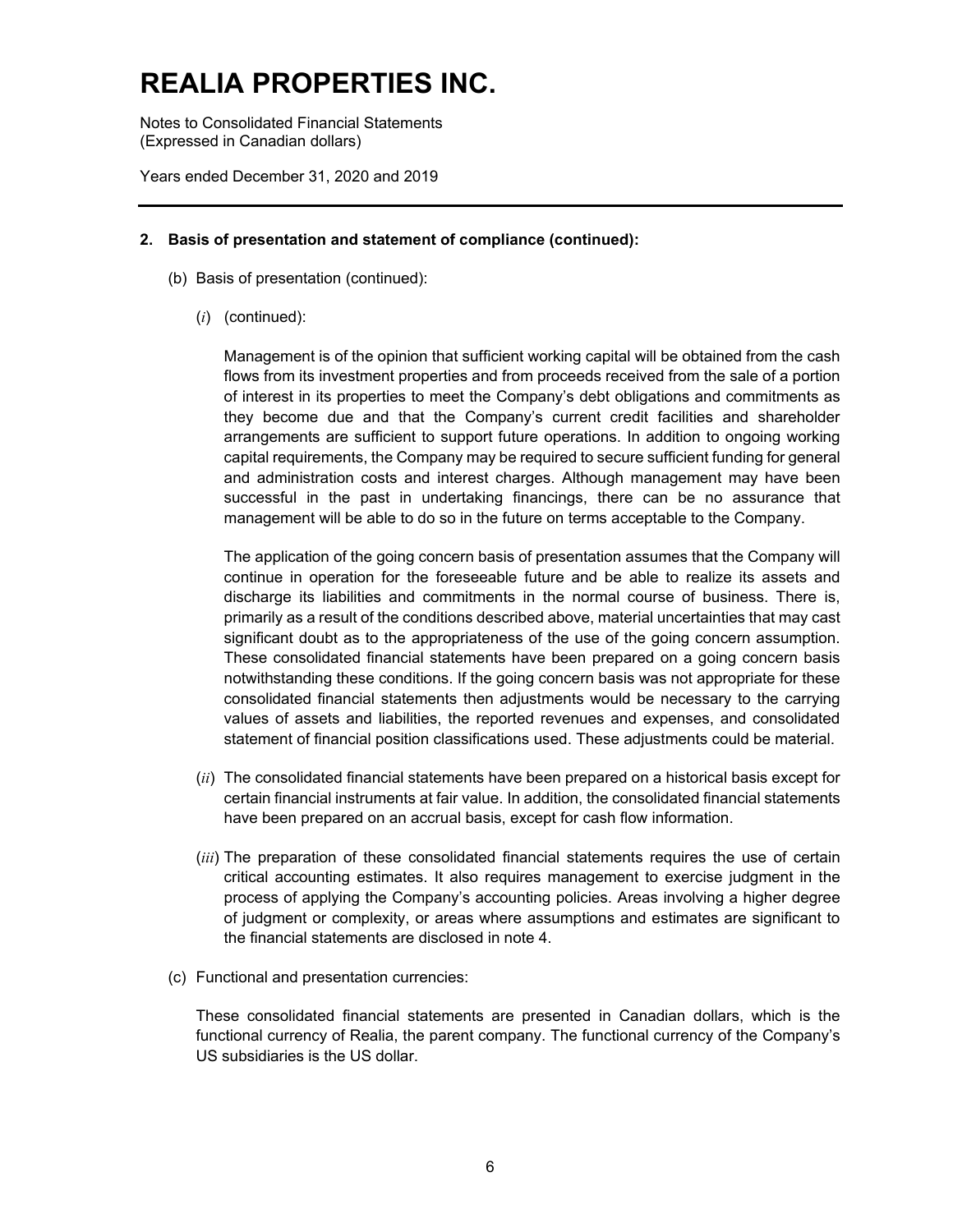Notes to Consolidated Financial Statements (Expressed in Canadian dollars)

Years ended December 31, 2020 and 2019

#### **3. Significant accounting policies:**

The significant accounting policies applied in the preparation of these consolidated financial statements are set out below. The accounting policies have been applied consistently by the group entities unless otherwise stated.

(a) Basis of consolidation:

The consolidated financial statements include the assets and liabilities and results of operations of Realia and its subsidiaries. The assets and liabilities and results of operations include the consolidation of its wholly owned subsidiaries TitanStar DSC Holdings Inc., TSP GP Holdings, Inc., TSP LP Holdings, Inc., Realia Properties US (formerly TitanStar US Inc.), TSP Metro Gateway LLC and TSP 116 Street LLC, as well as Martin Downs NSC LLC (since acquisition of control in October 2018) which is 99% owned.

Subsidiaries are fully consolidated from the date of acquisition, being the date on which the Company obtains control, and continue to be consolidated until the date that such control ceases. Control is achieved when the Company is exposed, or has rights, to variable returns from its involvement with the entity and has the ability to affect those returns through its power over the entity. The financial statements of subsidiaries are prepared for the same reporting period as the Company using consistent accounting policies.

All material intercompany balances and transactions are eliminated upon consolidation.

Where the Company's interest in a subsidiary is less than 100%, the Company recognizes noncontrolling interest. Non-controlling interests in the net assets are identified separately from the Company's deficiency. The non-controlling interest consists of the non-controlling interest as at the date of the original acquisition plus the non-controlling interest's share of changes in equity or deficiency since the date of acquisition.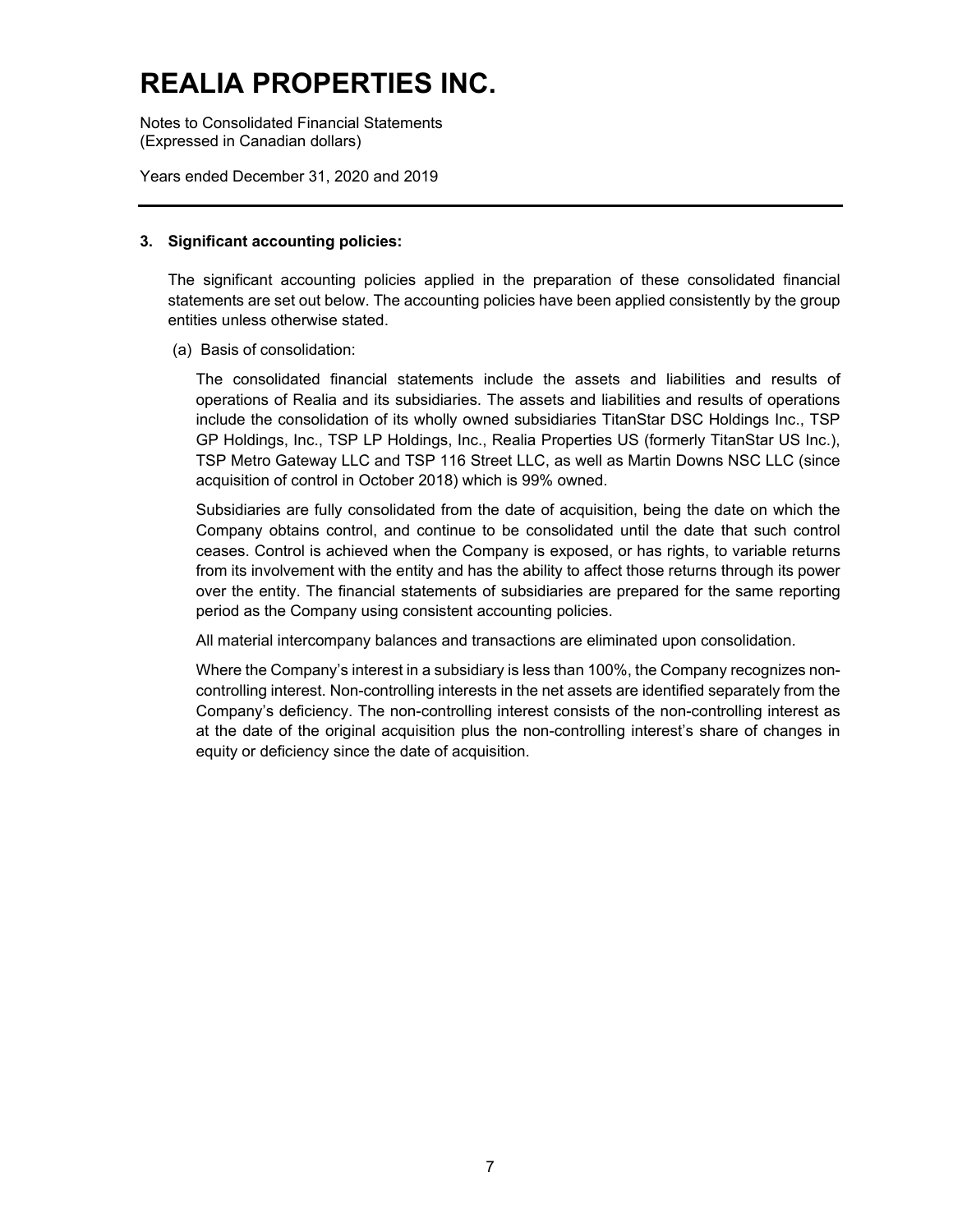Notes to Consolidated Financial Statements (Expressed in Canadian dollars)

Years ended December 31, 2020 and 2019

#### **3. Significant accounting policies (continued):**

(b) Investment properties:

Investment properties are comprised of properties held to earn rental revenue or for capital appreciation or both. Investment properties are measured initially at cost including transaction costs. Transaction costs include transfer taxes, professional fees for legal services and initial leasing commissions to bring the property to the condition necessary for it to be capable of operating.

Investment properties include land and buildings and lease related intangible assets which include below and above market rents, value of in-place leases and prepaid lease origination costs. Investment properties are measured at cost less accumulated depreciation and accumulated impairment losses.

Depreciation of buildings is calculated using the straight-line method with reference to each property's cost, estimated useful life, components, and residual value.

The basis of depreciation and estimated useful lives of buildings, major components and lease related intangibles are as follows:

| Asset                     | <b>Basis</b>  | Rate                               |
|---------------------------|---------------|------------------------------------|
| <b>Buildings</b>          | Straight-line | 35 - 45 years                      |
| Major components          | Straight-line | $5 - 15$ years                     |
| Lease related intangibles | Straight-line | Weighted average term of the lease |

Depreciation methods, useful lives and residual values are reviewed annually and adjusted as required.

Note 5 discloses the fair value of the investment properties. The following approaches either individually or in combination, are used by management, in their determination of the fair value of investment properties:

- ― The Income Approach derives market value by estimating the future cash flows that will be generated by the property and then applying an appropriate capitalization rate or discount rate to those cash flows. This approach can utilize the direct capitalization method and/or the discounted cash flow analysis.
- ― The Direct Comparison Approach involves comparing or contrasting the recent sale, listing or optioned prices of properties comparable to the subject and adjusting for any significant differences between them.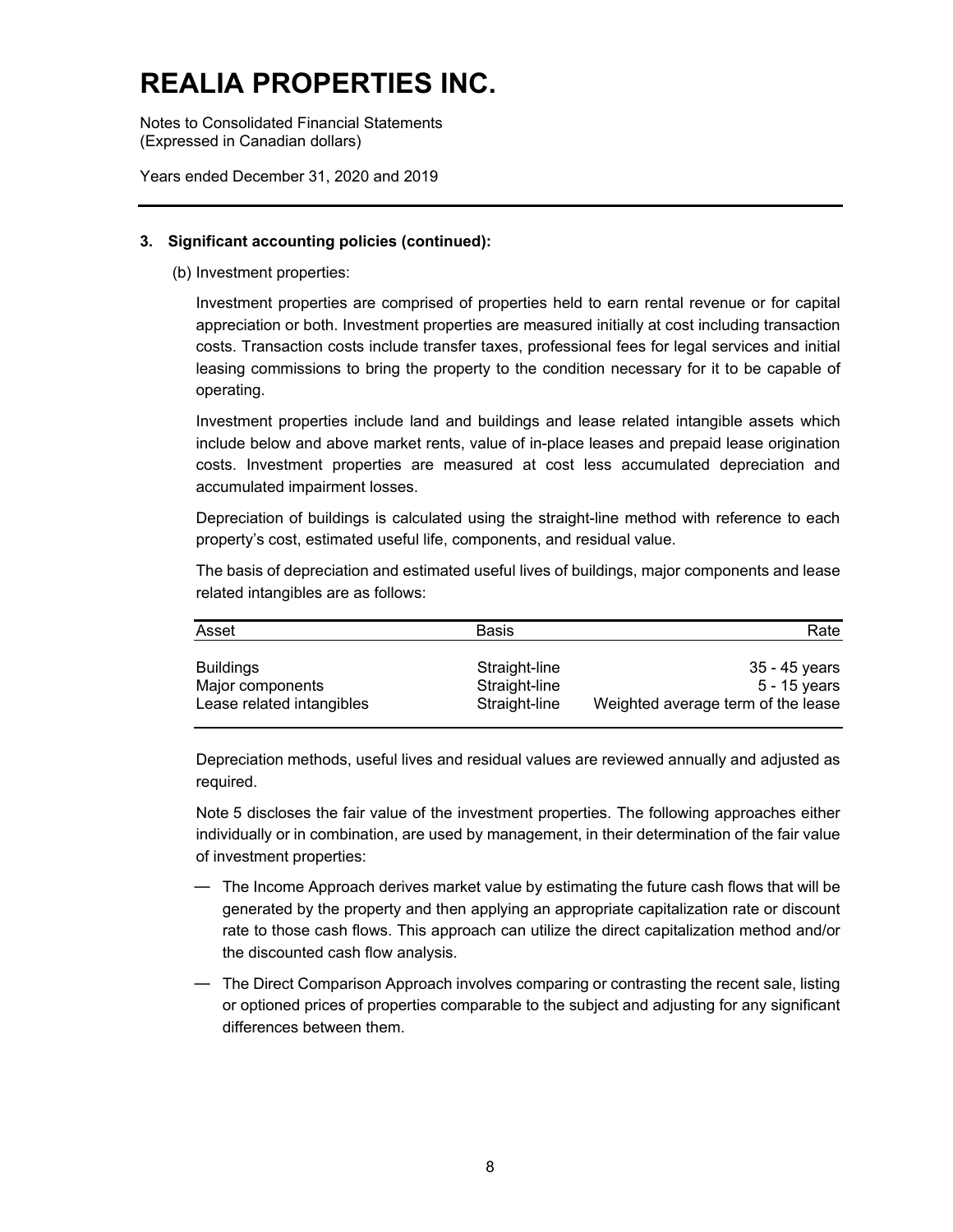Notes to Consolidated Financial Statements (Expressed in Canadian dollars)

Years ended December 31, 2020 and 2019

#### **3. Significant accounting policies (continued):**

(b) Investment properties (continued):

Management reviews independent appraisals when obtained for properties, to ensure the assumptions used by the appraisers are reasonable. The fair value amount determined by management and disclosed in note 5 reflects those assumptions used in the approaches above.

An investment property is derecognized when it has been disposed of or permanently withdrawn from use and no future economic benefit is expected from its disposal. Any gains or losses on the retirement or disposal of an investment property are recognized in the consolidated statement of income (loss) and comprehensive loss in the period of retirement or disposal.

(c) Cash and cash equivalents:

Cash and cash equivalents consist of cash on hand and in the bank and highly-liquid investments having terms of three months or less from the date of acquisition and that are readily convertible to known amounts of cash. Cash and equivalents exclude cash subject to restrictions. As at December 31, 2020 and 2019, there were no cash equivalents.

(d) Revenue recognition:

The Company accounts for its leases as operating leases give that it has retained substantially all of the risk and benefits of ownership.

The Company earns revenue from tenants from various sources consisting of rent earned under lease agreements, property tax and operating cost recoveries. Revenue from lease components is recognized on a straight-line basis over the lease term and includes the recoveries of specified operating expenses. Revene recognition commences when a tenant has the right to use the premises and is recognized pursuant to the terms of the lease agreement.

Revenue includes recoveries of specified operating expenses, in accordance with the terms of the lease agreements. Recoveries are recognized in the period in which the related operating expense was incurred.

(e) Finance income (expenses):

Finance income consists of interest income. Finance expense includes interest on long-term debt, financing fees, amortization of deferred financing costs and accretion of convertible debentures.

Finance income is recognized in the period in which it is earned, while finance expenses are recognized in the period in which they are incurred.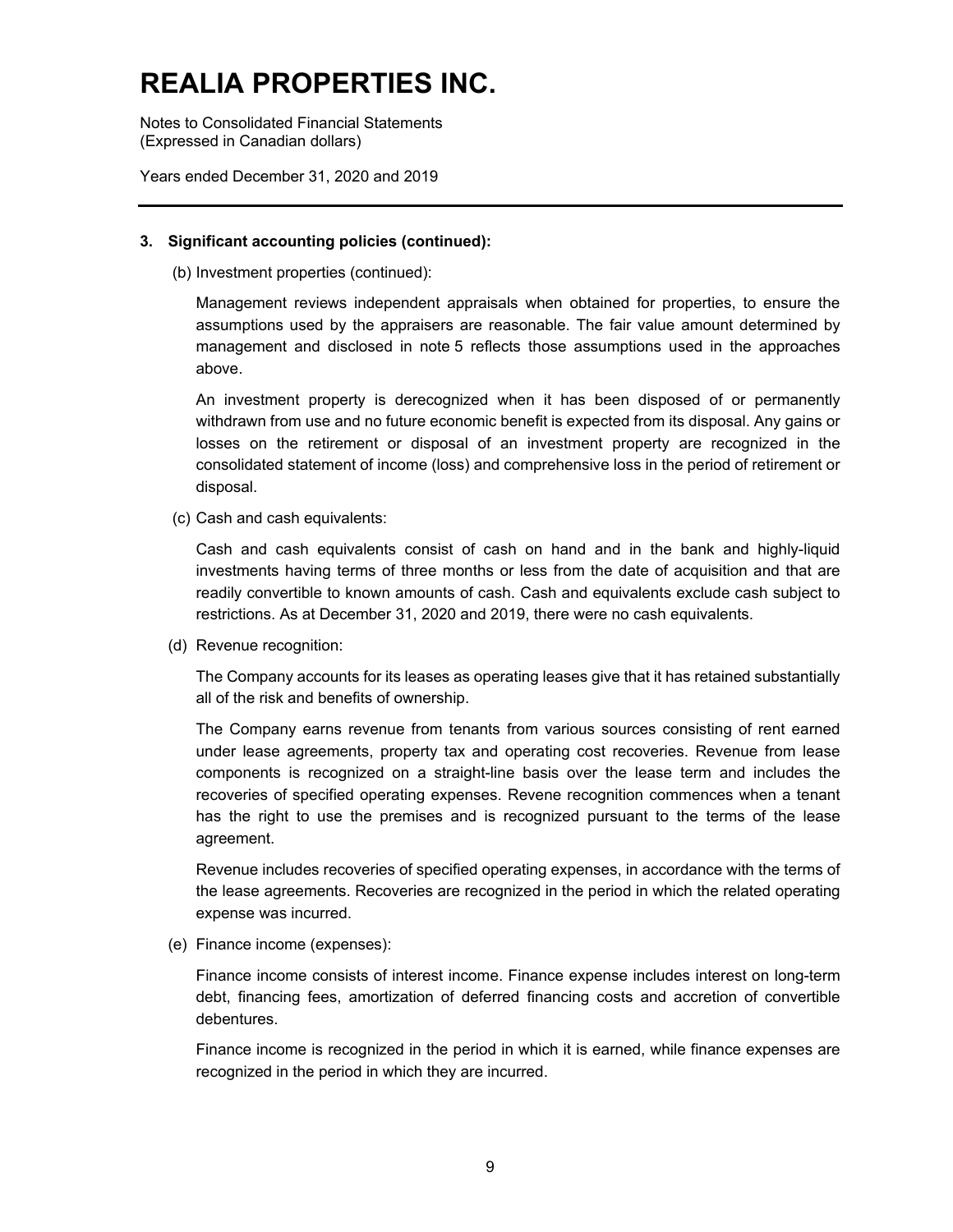Notes to Consolidated Financial Statements (Expressed in Canadian dollars)

Years ended December 31, 2020 and 2019

#### **3. Significant accounting policies (continued):**

(f) Provisions:

Provisions are recognized in other liabilities when the Company has a present legal or constructive obligation as a result of past events, it is more likely than not that an outflow of resources will be required to settle the obligation, and the amount can be reliably estimated. Provisions are measured at management's best estimate of the expenditure required to settle the obligation at the end of the reporting period, and are discounted to present value where the effect is material, such as closure costs.

(g) Convertible debentures:

Convertible debentures are separated into debt and equity components based on the residual method. The value of the debt component is calculated at the estimated fair value of the future interest and principal payments due under the terms of the convertible debentures, with the residual value assigned to the equity component.

Transaction costs directly related to the debt component reduce the carrying value of the convertible debentures and are amortized over the lives of the convertible debentures using the effective interest rate method. Transaction costs related to the equity component of convertible debentures are recognized in the value of the equity component, net of deferred income tax.

Subsequent to initial recognition, the liability component of convertible debentures is measured at amortized cost using the effective interest rate method and is accreted up to its face value. The equity component is not re-measured subsequent to initial recognition.

For convertible debentures in which the conversion feature is determined to be an embedded derivative liability, the embedded derivative liability is valued first, with the residual value assigned to the debt component of the instrument at inception. Transaction costs allocated to the embedded derivative component are recognized in profit or loss. The embedded derivative liability is recognized at fair value with changes in fair value recognized in profit or loss.

(h) Share options and warrants:

The Company has a share option plan available for officers, employees, and consultants. The fair value based method of accounting is applied to all share-based compensation. Compensation expense is recognized when share options are granted over the vesting periods. Awards of share options and warrants related to private placements or public offerings of shares are treated as share issue costs.

The fair value of share options and warrants granted are estimated on the date of grant using the Black-Scholes option pricing model and is recorded as an expense over the applicable vesting period based on the number of awards expected to vest. Each tranche of an award is considered a separate award within its own vesting period and grant date fair value. On the exercise of share options, the consideration received and the grant date fair value of the option is credited to share capital.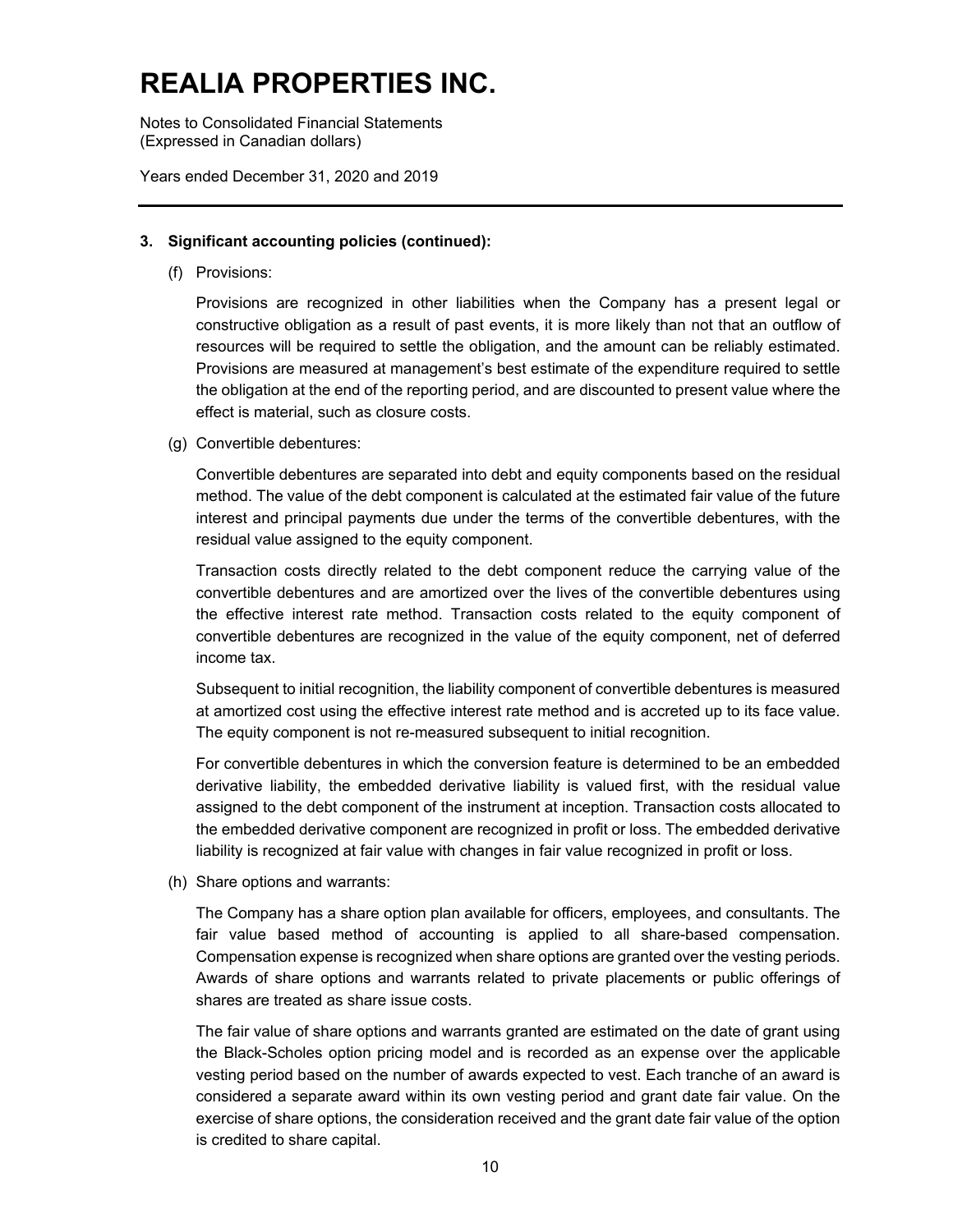Notes to Consolidated Financial Statements (Expressed in Canadian dollars)

Years ended December 31, 2020 and 2019

#### **3. Significant accounting policies (continued):**

(i) Share capital:

For equity-settled share-based payment transactions, the entity shall measure the goods or services received, and the corresponding increase in equity, directly, at the fair value of the goods or services received, unless that fair value cannot be estimated reliably. If the entity cannot estimate reliably the fair value of the goods or services received, the entity shall measure their value, and the corresponding increase in equity, indirectly, by reference to the fair value of the equity instruments granted.

Transaction costs related to the issuance of the shares are recognized directly in shareholders' equity as a reduction of the proceeds received.

(j) Income or loss per share:

Basic income or loss per share is calculated by dividing the income or loss by the weighted average number of common shares outstanding during the period. The Company computes dilutive effects of options, warrants and similar instruments. The dilutive effect on income per share is recognized by the use of proceeds that could be obtained upon exercise of options, warrants and similar instruments. It assumes that the proceeds would be used to purchase common shares at the average market price during the period.

(k) Foreign currency translation:

#### *Foreign operations*

The functional currency of the Company's subsidiaries is the United States dollar as it is the currency of the primary economic environment in which the subsidiaries operate. In determining the functional currency, consideration is given to the denomination of major cash flows of the entity. The functional currency of entities within the group has remained unchanged during the reporting period.

Upon consolidation, assets and liabilities of the subsidiaries are translated to Canadian dollars, the presentation currency of the Company, at the period end rate of exchange and the results of their operations translated at average rates of exchange for the period. The resulting translation adjustments are included in accumulated other comprehensive income in equity. Translation adjustments from monetary receivables and payables within the Company's subsidiaries for which settlement is neither planned nor likely to occur in the foreseeable future are included in the accumulated other comprehensive income in equity.

#### *Foreign currency transactions and balances*

Foreign currency transactions are translated into the functional currency of the respective group entity, using the exchange rates prevailing at the dates of the transactions (spot exchange rate).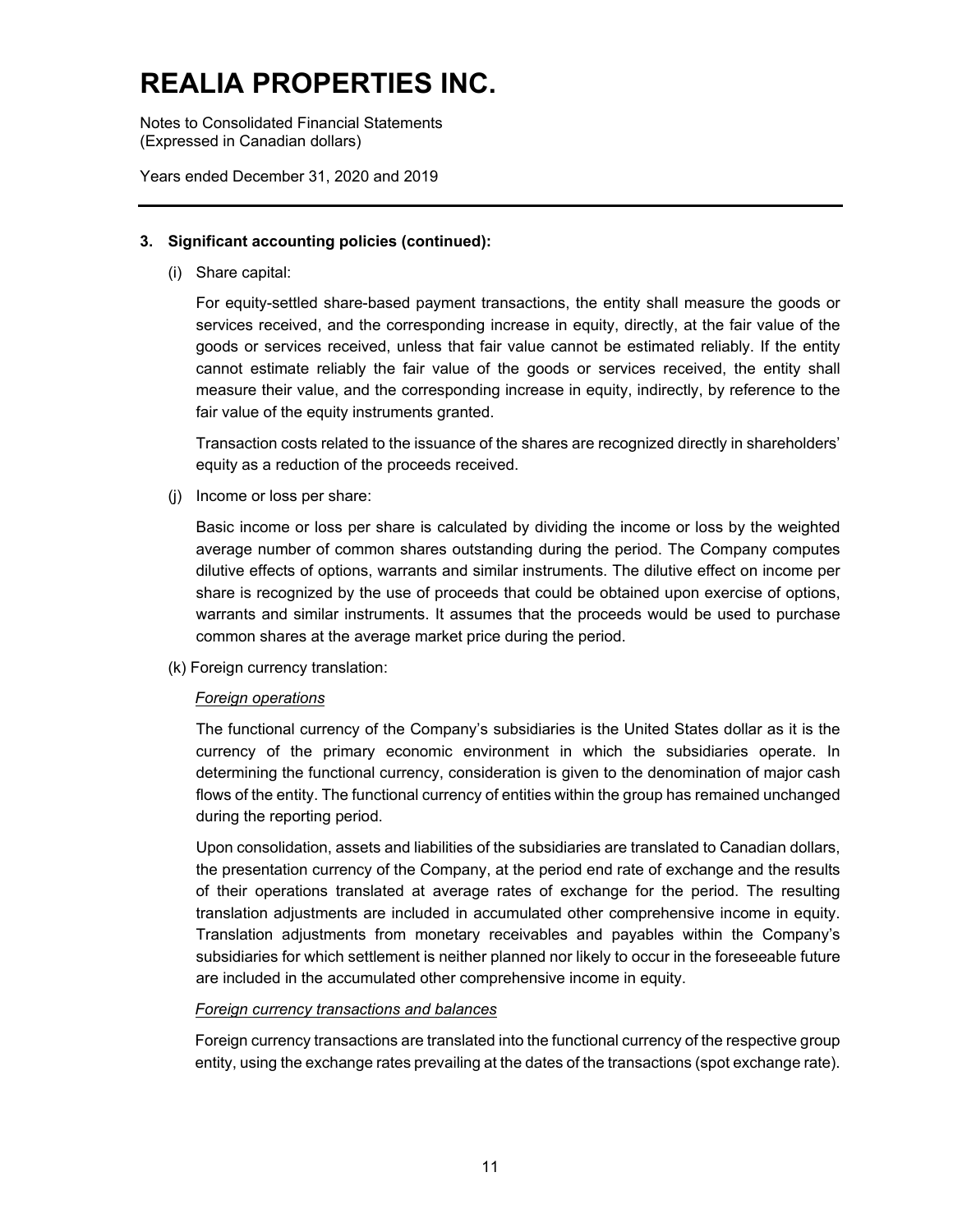Notes to Consolidated Financial Statements (Expressed in Canadian dollars)

Years ended December 31, 2020 and 2019

#### **3. Significant accounting policies (continued):**

(k) Foreign currency translation (continued):

Foreign exchange gains and losses resulting from the settlement of such transactions and from the remeasurement of monetary items denominated in foreign currency at year-end exchange rates are recognized in profit or loss.

Non-monetary items are not retranslated at year-end and are measured at historical cost (translated using the exchange rates at the transaction date), except for non-monetary items measured at fair value which are translated using the exchange rates at the date when fair value was determined.

(l) Income taxes:

Current income tax for each entity is based on the local taxable income at the local statutory tax rate enacted or substantively enacted at the consolidated statement of financial position date and includes adjustments to tax payable or recoverable in respect of previous periods.

Deferred income tax is recognized using the statement of financial position method in respect of all temporary differences between the tax bases of assets and liabilities, and their carrying amounts for financial reporting purposes, except as indicated below.

Deferred income tax liabilities are recognized for all taxable temporary differences, except where the deferred income tax liability arises from the initial recognition of goodwill, or the initial recognition of an asset or liability in an acquisition that is not a business combination and, at the time of the acquisition, affects neither the accounting profit nor taxable profit or loss and in respect of taxable temporary differences associated with investment in subsidiaries, interest in joint ventures and associates, where the timing of the reversal of the temporary differences can be controlled and it is probable that the temporary differences will not reverse in the foreseeable future.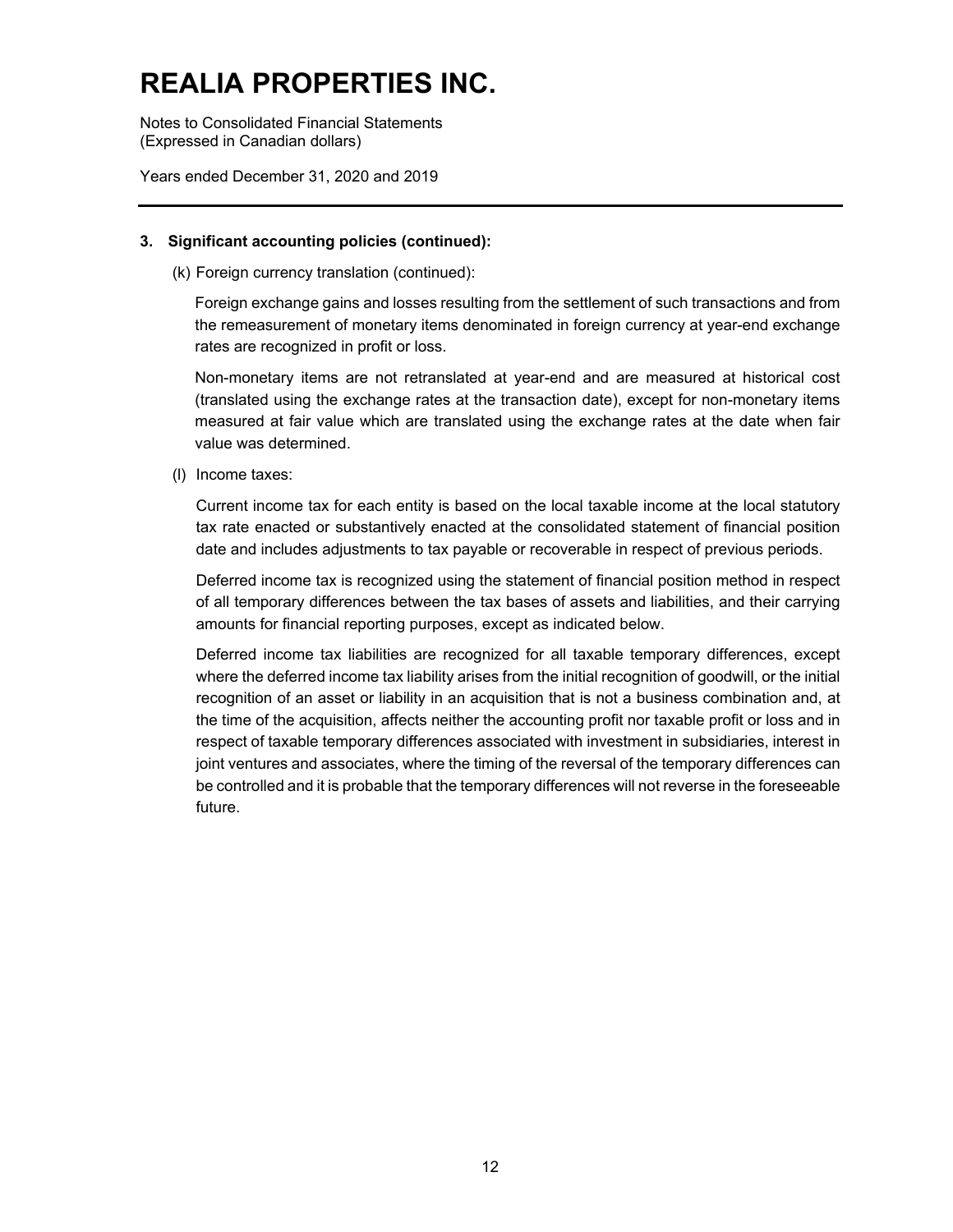Notes to Consolidated Financial Statements (Expressed in Canadian dollars)

Years ended December 31, 2020 and 2019

#### **3. Significant accounting policies (continued):**

(l) Income taxes (continued):

Deferred income tax is measured on an undiscounted basis at the tax rates that are expected to apply in the periods in which the asset is realized or the liability is settled, based on tax rates and tax laws enacted or substantively enacted at the statement of financial position date.

Current and deferred income taxes relating to items recognized directly in equity are recognized in equity and not in the consolidated statement of income (loss) and comprehensive loss.

Deferred income tax assets and liabilities are offset when there is a legally enforceable right to offset current income tax assets against current income tax liabilities and when the deferred income tax assets and liabilities relate to income taxes levied by the same tax authority on either the same taxable entities or in different taxable entities, and, where there is the intent to settle the balance on a net basis.

(m) Financial instruments:

#### *Recognition and derecognition*

Financial assets and financial liabilities are recognized when the Company becomes a party to the contractual provisions of the financial instrument.

Financial assets are derecognized when the contractual rights to the cash flows from the financial asset expire, or when the financial asset and substantially all the risks and rewards are transferred.

A financial liability is derecognized when it is extinguished, discharged, cancelled or expires.

#### *Classification and initial measurement of financial assets*

Except for those trade receivables that do not contain a significant financing component and are measured at the transaction price in accordance with IFRS 15, all financial assets are initially measured at fair value adjusted for transaction costs (where applicable).

Financial assets, other than those designated and effective as hedging instruments, are classified into the following categories:

- amortized cost
- fair value through profit or loss (FVTPL)
- fair value through other comprehensive income (FVOCI).

In the periods presented, the Company does not have any financial assets categorized as FVTPL or FVOCI.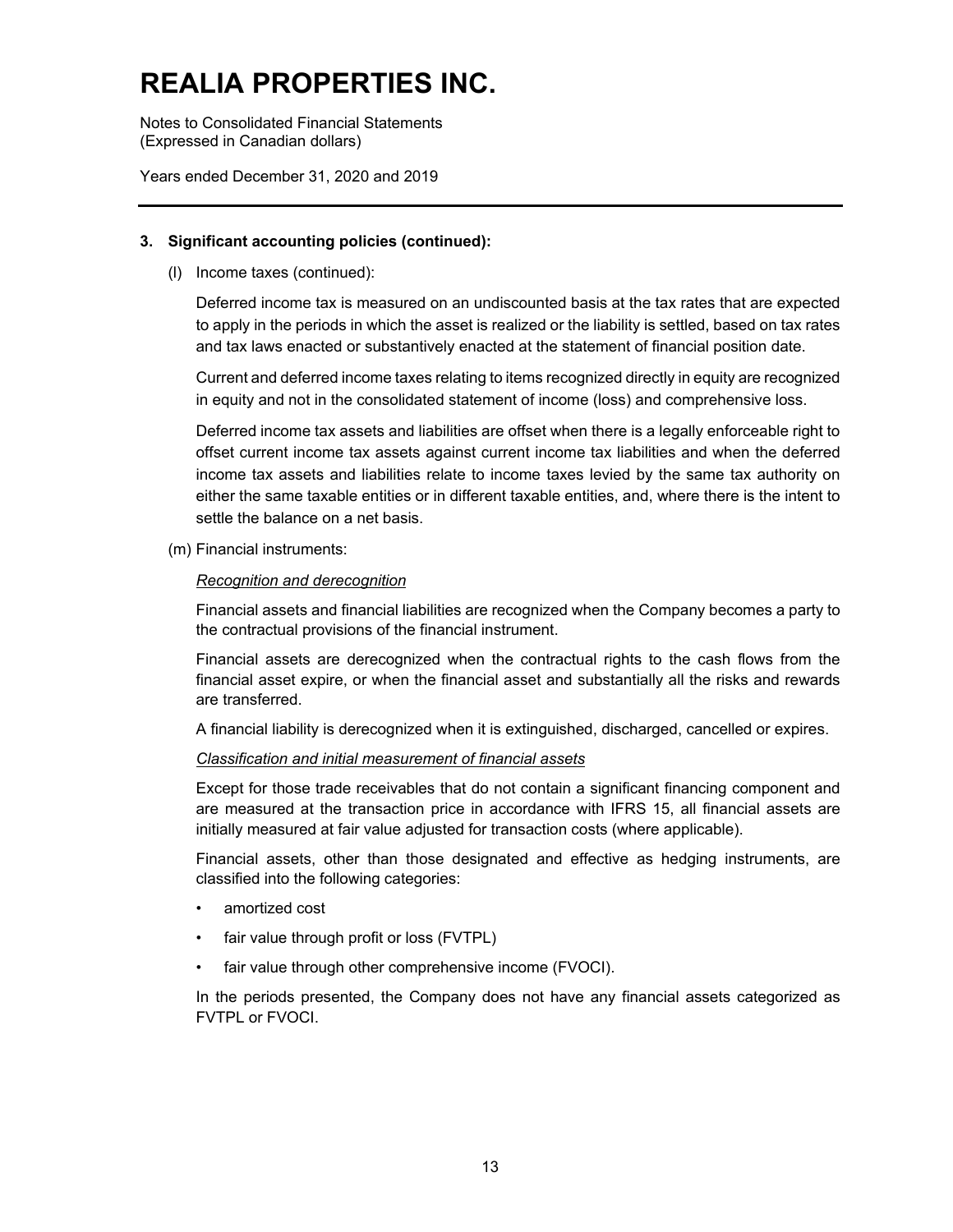Notes to Consolidated Financial Statements (Expressed in Canadian dollars)

Years ended December 31, 2020 and 2019

#### **3. Significant accounting policies (continued):**

(m) Financial instruments (continued):

The classification is determined by both:

- the entity's business model for managing the financial asset
- the contractual cash flow characteristics of the financial asset.

All income and expenses relating to financial assets that are recognized in profit or loss are presented within net finance costs, except for impairment of trade receivables which is presented within operating and leasing expenses.

#### *Subsequent measurement of financial assets*

#### *Financial assets at amortized cost*

Financial assets are measured at amortized cost if the assets meet the following conditions (and are not designated as FVTPL):

- they are held within a business model whose objective is to hold the financial assets and collect its contractual cash flows
- the contractual terms of the financial assets give rise to cash flows that are solely payments of principal and interest on the principal amount outstanding

After initial recognition, these are measured at amortized cost using the effective interest method.

Discounting is omitted where the effect of discounting is immaterial.

#### *Classification and measurement of financial liabilities*

Financial liabilities are initially measured at fair value, and, where applicable, adjusted for transaction costs unless the Company designated a financial liability at fair value through profit or loss.

Subsequently, financial liabilities are measured at amortized cost using the effective interest method except for derivatives and financial liabilities designated at FVTPL, which are carried subsequently at fair value with gains or losses recognized in profit or loss (other than derivative financial instruments that are designated and effective as hedging instruments).

All interest-related charges and, if applicable, changes in an instrument's fair value that are reported in profit or loss are included within finance costs or finance income.

#### *Derivative instruments*

Derivative instruments are initially recorded at fair value including those derivatives that are embedded in a financial instrument or other contract but are not closely related to the host financial instrument or contract, respectively. Subsequent to initial recognition, changes in the fair values of derivative instruments are recognized in net loss, except for derivatives that are designated as cash flow hedges.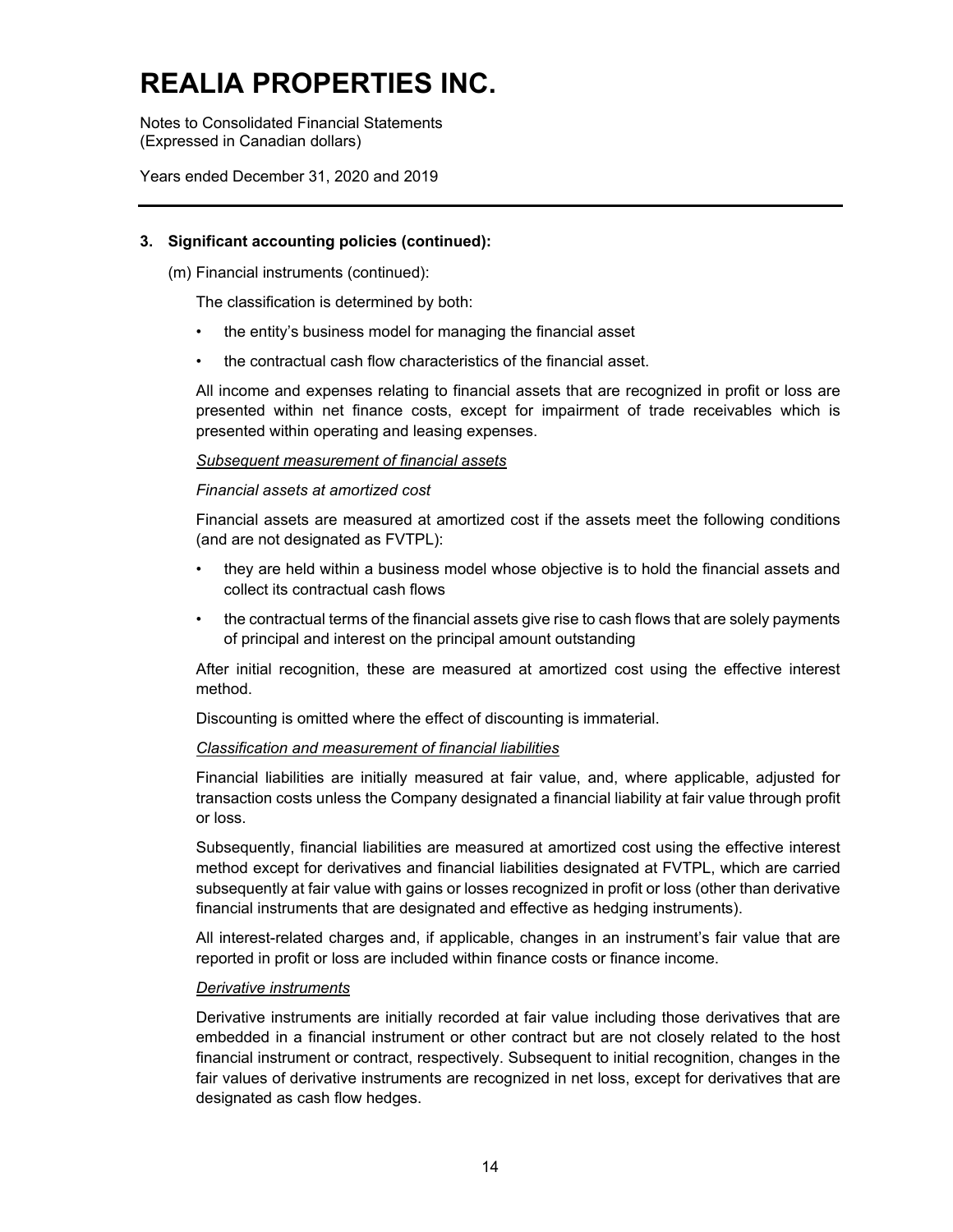Notes to Consolidated Financial Statements (Expressed in Canadian dollars)

Years ended December 31, 2020 and 2019

#### **3. Significant accounting policies (continued):**

(m) Financial instruments (continued):

Transaction costs are expensed as incurred for financial instruments classified or designated at fair value through profit or loss.

The following is a summary of the classification adopted by the Company for each significant category of financial instrument.

| Classification                          | Measurement                        |
|-----------------------------------------|------------------------------------|
|                                         |                                    |
|                                         | Amortized cost                     |
| Financial assets at amortized cost      | Amortized cost                     |
| Financial assets at amortized cost      | Amortized cost                     |
|                                         |                                    |
| Financial liabilities at amortized cost | Amortized cost                     |
| Financial liabilities at amortized cost | Amortized cost                     |
| Financial liabilities at amortized cost | Amortized cost                     |
| Financial liabilities at amortized cost | Amortized cost                     |
| Financial liabilities at amortized cost | Amortized cost                     |
| Financial liabilities at amortized cost | Amortized cost                     |
|                                         | Financial assets at amortized cost |

#### (n) Impairment of assets:

(*i*) Financial assets:

The Company applies an expected loss model that assesses the risk a financial asset will default rather than whether a loss has been incurred. The Company applied the simplified approach to estimate expected credit losses which requires the loss allowance to be measured for lifetime expected credit losses. While the Company's financial assets are subject to the expected credit loss requirements, the identified loss was not significant.

(*ii*) Non-financial assets:

Investment properties are tested for impairment whenever events or changes in circumstances indicate that the carrying amount may not be recoverable.

For the purpose of assessing impairment, assets are grouped into cash generating units ("CGU's"), defined as the lowest levels for which there are separately identifiable cash inflows. An impairment loss is recognized within impairment of assets for the amount by which the carrying amount of the individual asset or CGU exceeds its recoverable amount. The recoverable amount is the higher of the fair value less costs to sell and value-in-use. In determining fair value less costs to sell, recent market transactions are taken into account, if available. In absence of such transactions, an appropriate valuation model is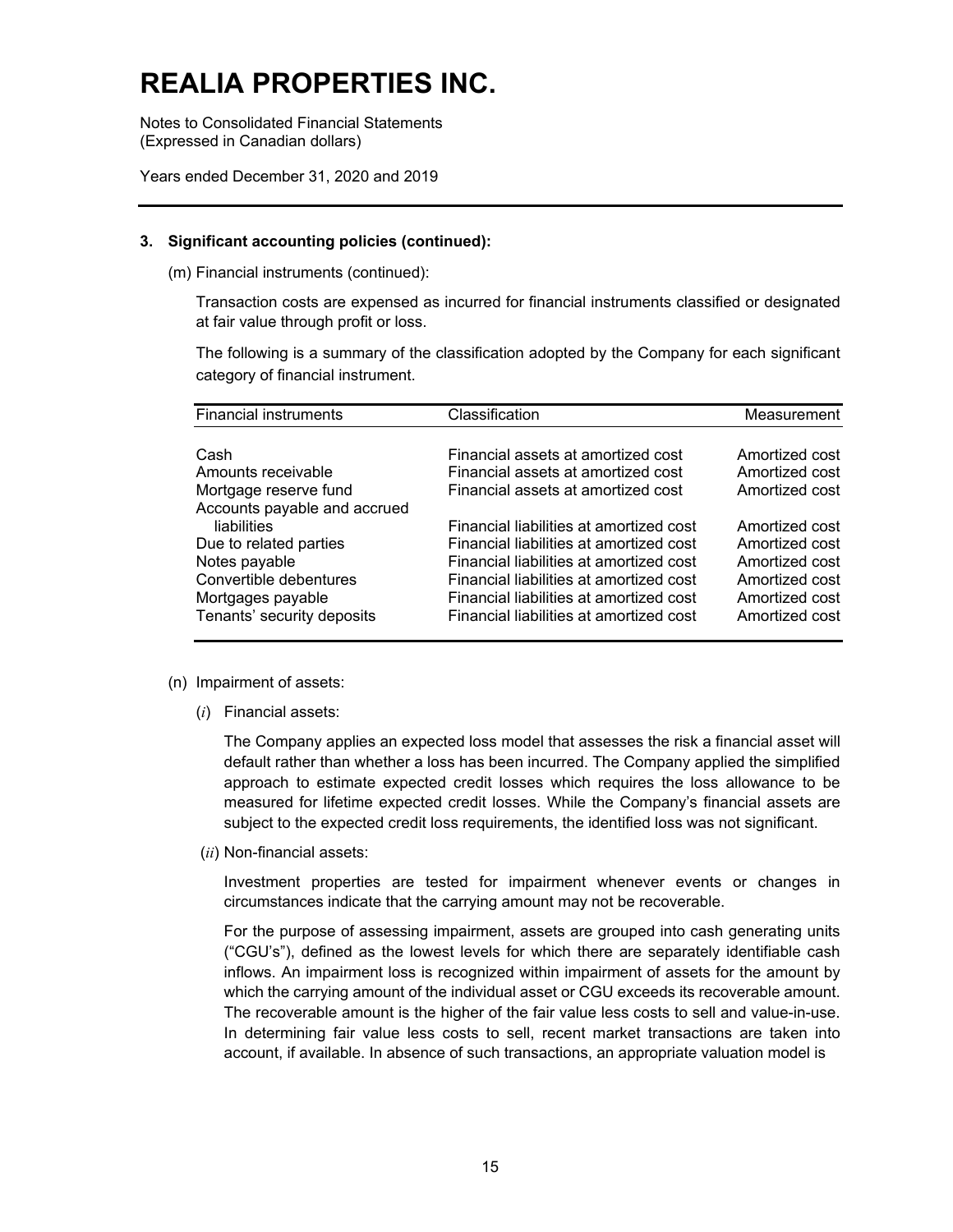Notes to Consolidated Financial Statements (Expressed in Canadian dollars)

Years ended December 31, 2020 and 2019

#### **3. Significant accounting policies (continued):**

- (n) Impairment of assets: (continued)
	- (*ii*) Non-financial assets (continued):

used. Value-in-use is assessed using the present value of the expected future cash flows of the relevant asset or CGU.

Impairments are reversed to the extent that events or circumstances give rise to changes in the estimate of recoverable amount since the period the impairment was recorded. Impairment reversals are recognized within impairment of assets.

(o) Fair values:

The fair value of a financial instrument is the amount of consideration that could be agreed upon in an arm's length transaction between knowledgeable, willing parties who are under no obligation to act. In certain circumstances, however, the initial fair value may be based on other observable current market transactions in the same instrument, without modification or on a valuation technique using market based inputs.

Fair value measurements recognized in the consolidated statement of financial position are categorized using a fair value hierarchy that reflects the significance of inputs used in determining the fair values:

- Quoted prices (unadjusted) in active markets for identical assets or liabilities (Level 1);
- Inputs other than quoted prices included in Level 1 that are observable for the asset or liability, either directly (i.e., as prices) or indirectly (i.e., derived from prices) (Level 2); and
- Inputs for the asset or liability that are not based on observable market data (unobserved inputs) (Level 3).

Each type of fair value is categorized based on the lowest level input that is significant to the fair value measurement in its entirety.

(p) Future changes to significant accounting policies:

Certain standards, amendments and interpretations have been issued but are not yet effective up to the date of the issuance of these consolidated financial statements. Such issued standards and interpretations are not expected to have a material impact on the Company's consolidated financial statements.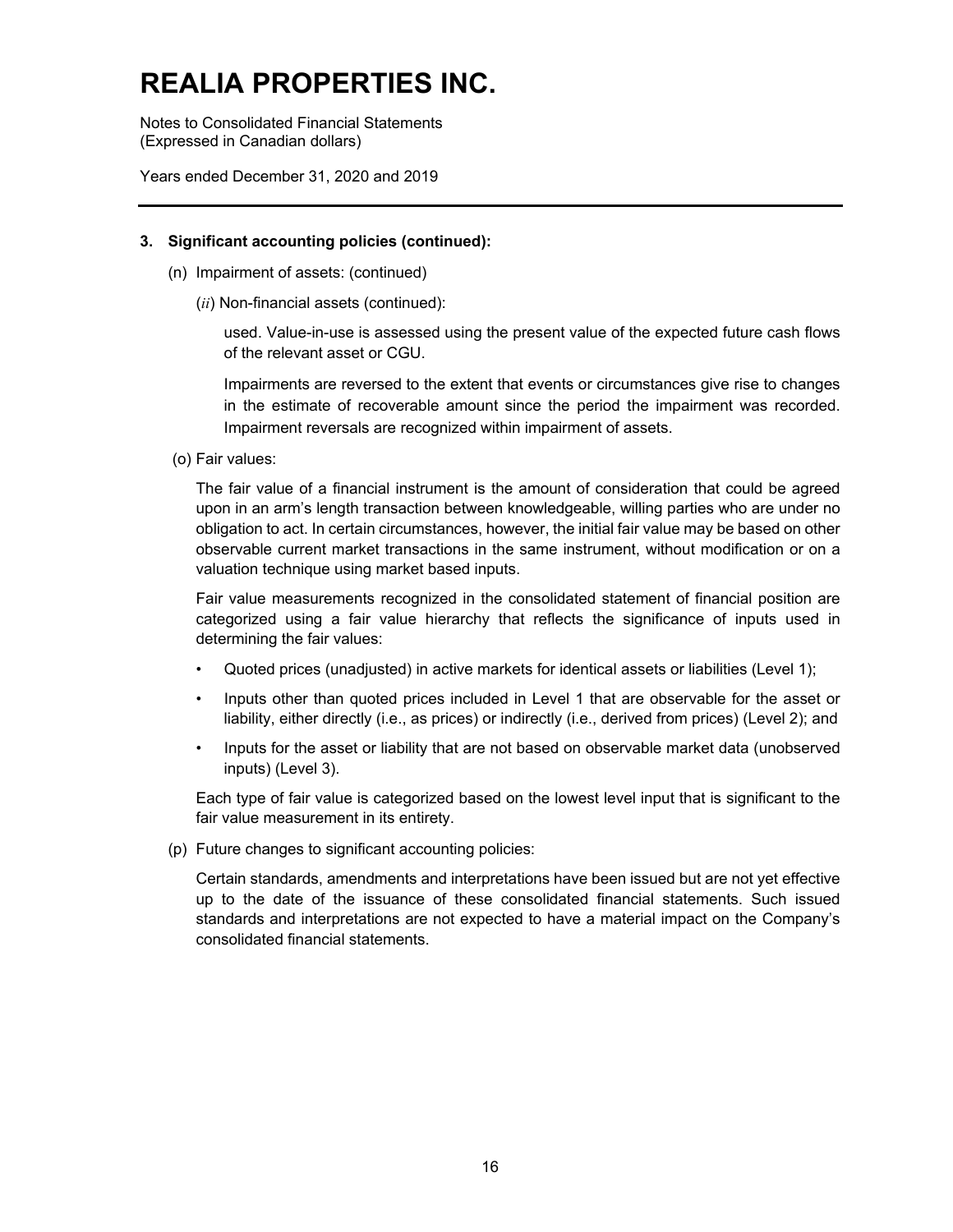Notes to Consolidated Financial Statements (Expressed in Canadian dollars)

Years ended December 31, 2020 and 2019

#### **4. Critical accounting judgments, estimates and assumptions:**

The preparation of the consolidated financial statements in conformity with IFRS requires management to make judgments, estimates and assumptions that effect the reported amounts in the consolidated financial statements. Management bases its judgments, estimates and assumptions on factors it believes to be reasonable in the circumstances, but which may be inherently uncertain and unpredictable. The uncertainty of these judgments, assumptions and estimates could results in actual results that differ from the estimates and outcomes that require a material adjustment to the carrying amount of assets and liabilities in the future.

(a) Judgments:

The following are critical accounting judgments that have been made in applying the Company's accounting policies:

(*i*) Investment properties:

The Company's accounting policy relating to investment properties is described in note 3(d). In applying this policy, judgment is applied to determine the significant components of each property, including the useful lives over which the componentized assets are to be amortized.

(*ii*) Going concern:

The assessment of the Company's ability to continue on a going concern basis, to obtain sufficient funds to cover ongoing operating expenses and to meet its obligations for the coming year involves a large part of judgment based on past experience and other factors, including expectations of future events that are considered reasonable in the circumstances.

(b) Estimates:

The significant areas of estimation include the following:

(*i*) Fair value of the investment properties:

The fair value of investment properties disclosed in note 5 is determined by management.

The determination of the fair value of investment property requires the use of estimates such as future cash flows from assets (i.e., tenant profiles, future revenue streams and overall repair and condition of the property), discount rates applicable to those assets' cash flows and capitalization rates. These estimates are based on market conditions existing at the reporting date.

(*ii*) Convertible debentures:

For convertible debentures containing an equity component, the Company assesses the value of the debt component which is calculated at the estimated fair value of the future interest and principal payments due under the terms of the convertible debentures, using an estimated discount rate based on Management's estimated cost of capital.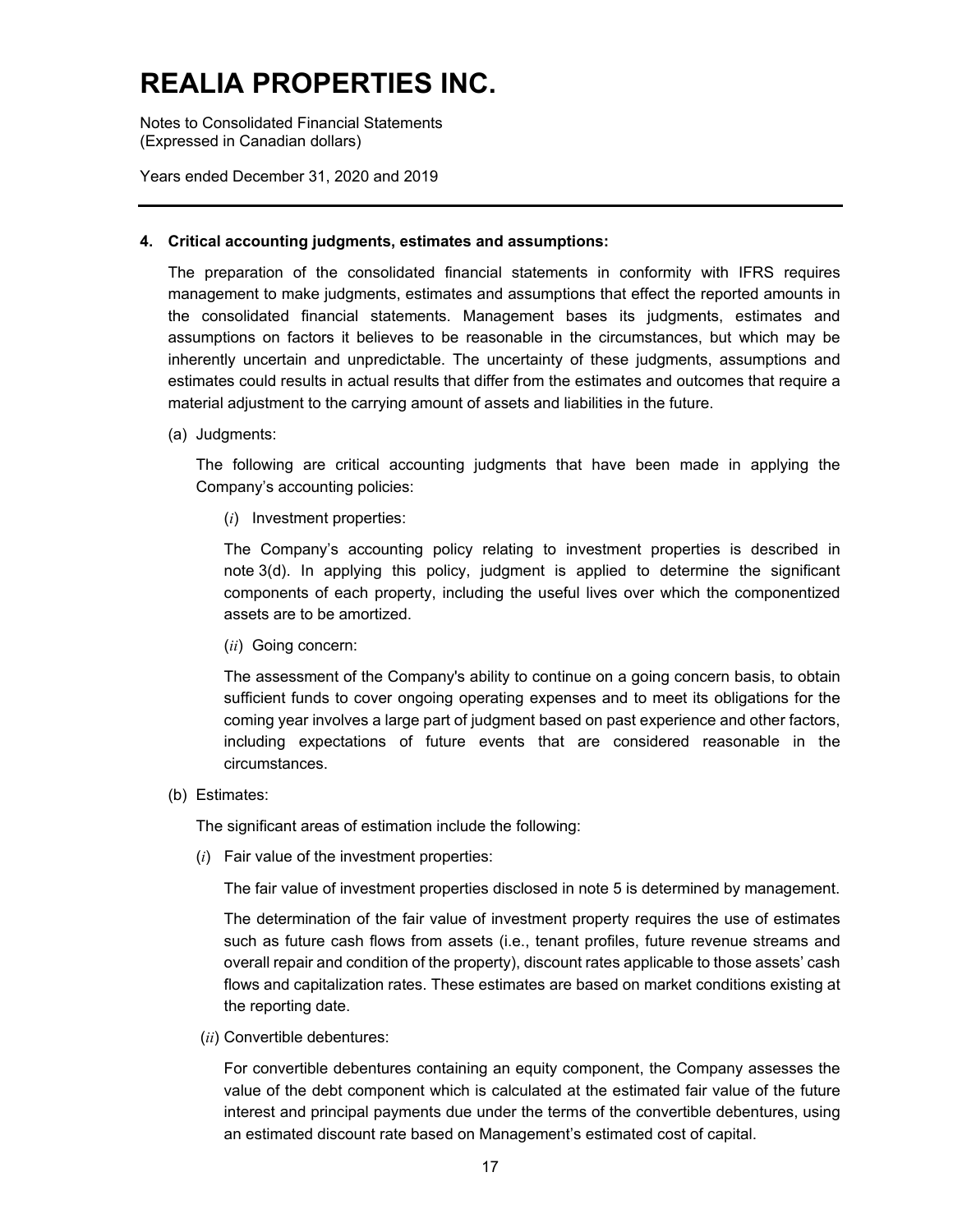Notes to Consolidated Financial Statements (Expressed in Canadian dollars)

Years ended December 31, 2020 and 2019

#### **4. Critical accounting judgments, estimates and assumptions: (continued)**

- (b) Estimates: (continued)
	- (*ii*) Convertible debentures: (continued)

For convertible debentures which do not contain an equity component, the Company is required to estimate the fair value of the embedded derivative liability which is calculated based on using a model which considers inputs requiring significant judgement.

#### **5. Investment properties:**

|                              | 2020         | 2019         |
|------------------------------|--------------|--------------|
|                              |              |              |
| Balance, beginning of year   | \$38,343,769 | \$41,050,682 |
| Capital additions            | 450,625      | 640,384      |
| Insurance recovery           | (306, 043)   |              |
| Depreciation                 | (1,546,230)  | (1,766,804)  |
| Foreign currency translation | (627, 641)   | (1,580,493)  |
| Balance, end of the year     | \$36,314,480 | \$38,343,769 |

 (a) On March 30, 2016, the Company completed the purchase of a 100% interest in Metro Gateway Shopping Center, a retail real estate property located in Phoenix, Arizona.

The acquisition cost of \$11,803,610 (US\$9,100,000) before standard closing costs and adjustments was financed with a \$7,886,368 (US\$6,080,000) mortgage with the remainder financed with part of the proceeds from a \$4,500,000 issuance of convertible unsecured subordinated debentures to a related party (note 8). The seller was at arm's length to the Company.

(b) On August 31, 2016, the Company completed the purchase of a 100% interest in 116th Street Centre, a retail real estate property located in Carmel, Indiana.

The acquisition cost of \$12,894,330 (US\$9,825,000) before standard closing costs and adjustments was financed in part through a first mortgage of \$9,154,974 (US\$6,975,750) with the remainder provided by \$3,301,358 (US\$2,515,512) of proceeds from the sale of the Company's interests in Swanway and San Tan joint ventures, and the bridging loans provided – 50% by Titanstar Finance Inc., a Company of which the Chairman of the Board of Directors is a principal, and 50% by a private company owned by a director of the Company. The seller was at arm's length to the Company. The bridge loans were settled in January 2018.

(c) On September 15, 2015, the Company acquired a 49% interest in Martin Downs NSC, LLC, which holds Martin Downs Town Center ("MTDC"), a retail real shopping center located in Palm Springs, Florida for total consideration, including transaction costs, of \$3,146,172 (US\$2,369,075), paid by issuance of common shares. The Company's interest is held through its wholly-owned subsidiary, Realia US, Inc. Martin Downs NSC, LLC being jointly controlled by the partners, the Company accounted for its interest under the equity method.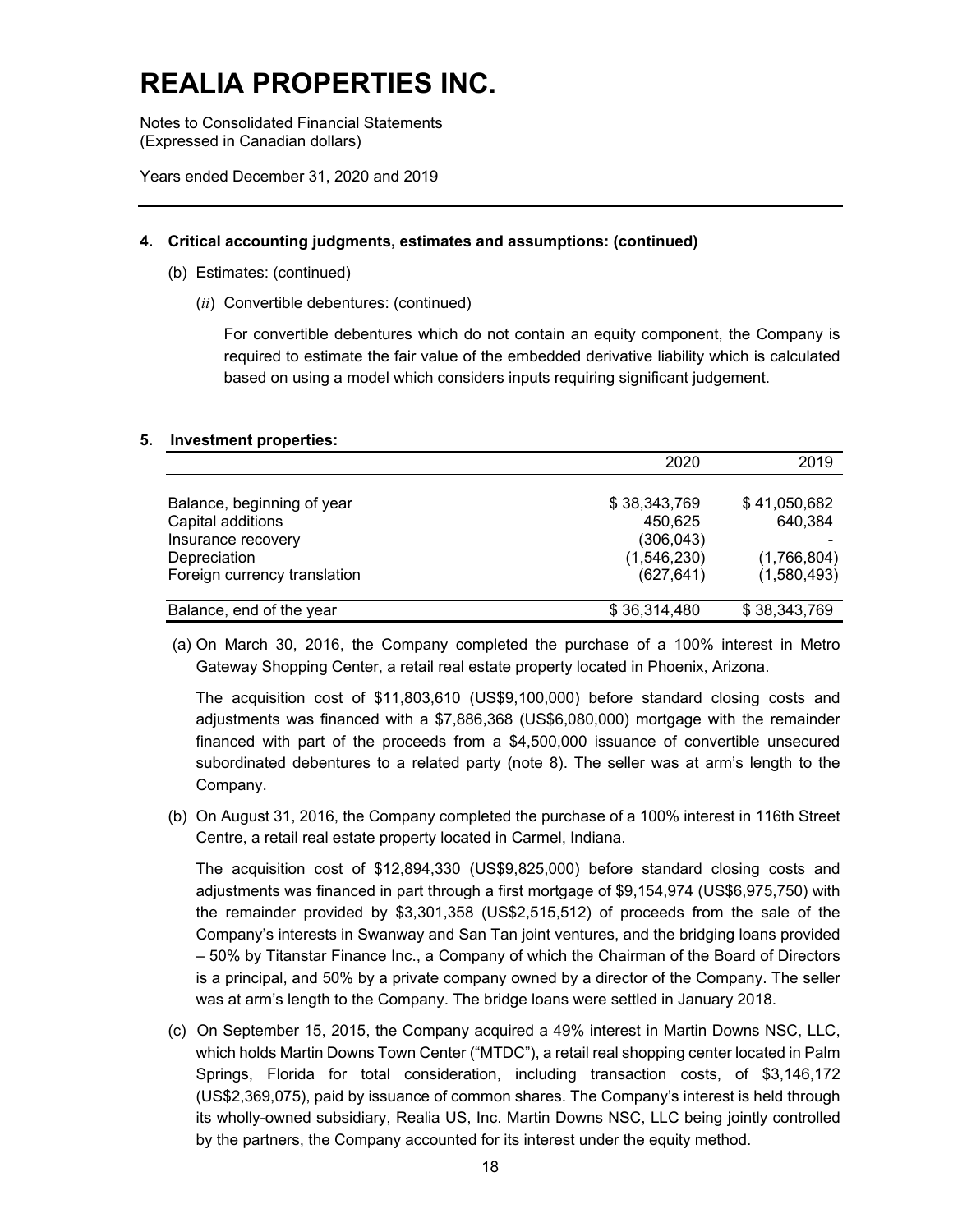Notes to Consolidated Financial Statements (Expressed in Canadian dollars)

Years ended December 31, 2020 and 2019

#### **5. Investment properties (continued):**

On August 31, 2018, the Company acquired an additional 9% ownership interest for \$1,304,750 (US\$1,000,000), for a note payable still outstanding as at December 31, 2020 (note 6).

On October 17, 2018, the Company acquired an additional 41% interest. The acquisition was a result of the Company exercising an option from the original 2015 Purchase and Sales agreement. In consideration for the acquisition cost of \$3,710,875, the Company issued 38,459,269 common shares as at February 22, 2019. As of October 17, 2018, the Company holds 99% in Martin Downs NSC, LLC and therefore, is deemed to have acquired control and therefore, begin to consolidate Martin Downs NSC, LLC at the time of the acquisition of the additional 41% interest.

It was determined, using the optimal concentration test permitted in the amendments of IFRS 3 *Business Combination* that the Company early adopted as at January 1, 2018, that the transaction was not a business acquisition. Therefore, the transaction was accounted for at cost, as an asset acquisition, without remeasurement of the previously held equity interest in Martin Downs NSC, LLC.

Management's estimated fair value of the Company's investment properties at December 31, 2020 was \$44,197,106 (US\$34,887,500) and at December 31, 2019 was \$42,854,010 (US\$32,990,000).

The valuation technique of the Company's investment property portfolio utilizes either individually or a combination of the Direct Comparison Approach or the Income Approach, which uses the the "overall capitalization rate" method. This method requires that rental income from current leases and key assumptions about rental income, vacancies and inflation rates among other factors are used to determine a one-year income forecast for each individual property, and also considers any capital expenditures anticipated within the following year. A capitalization rate is also determined for each property based on market information related to the external sale of similar buildings within a similar geographic location. These factors were used to determine the fair value of investment properties at the reporting date.

|                                        | 2020             | 2019             |
|----------------------------------------|------------------|------------------|
| Capitalization rates - range           | $6.00\%$ - 7.93% | $6.00\%$ - 8.00% |
| Capitalization rate – weighted average | 6.89%            | 7.10%            |

The key valuation assumptions for the Company's investment properties are as follows:

If the capitalization rates were increased/ decreased by 0.25%, the investment properties balance would increase/ decrease by approximately \$11,041,483 (2019 - \$10,713,503).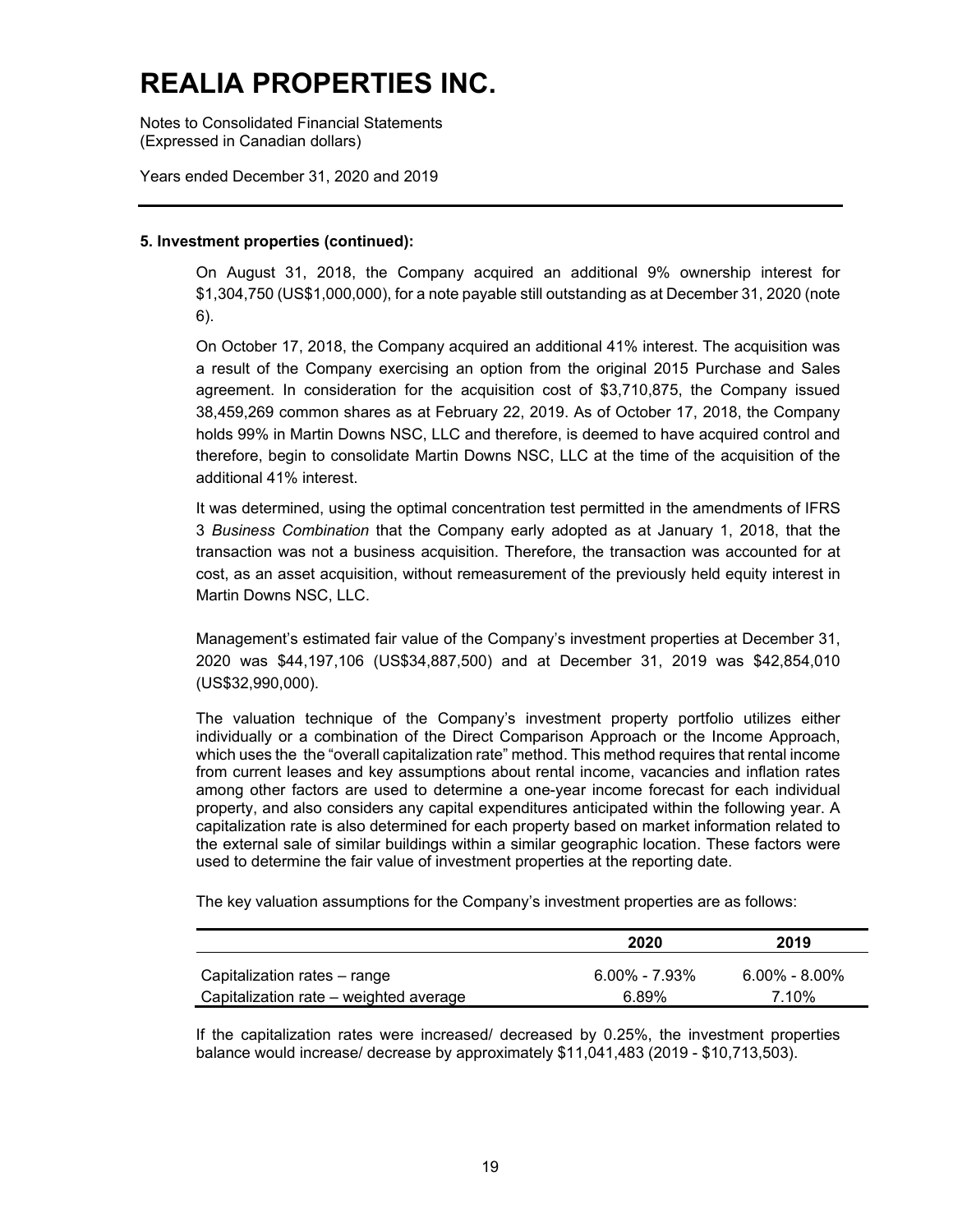Notes to Consolidated Financial Statements (Expressed in Canadian dollars)

Years ended December 31, 2020 and 2019

#### **6. Notes payable:**

|                      | 2020        | 2019         |
|----------------------|-------------|--------------|
| Martin Downs GP, LLC | \$1.272.500 | \$1,299,000  |
| Total notes payable  | \$1,272,500 | \$1, 299,000 |

On August 31, 2018, concurring with the refinancing of the mortgage loan related to Martin Downs Town Center, the Company acquired an additional 9% interest in Martin Downs NSC, LLC from the Martin Downs GP, LLC, a private entity in which one of the Company's officers is a partner for an amount of \$1,304,750 (US\$1,000,000).

Correspondingly, the US\$1,000,000 note payable to Martin Downs GP, LLC to finance the 9% ownership interest acquisition bears interest at a rate of 10% and secured by interest in Martin Downs NSC, LLC. The note matured on August 30, 2019 and was extended to February 2020 in exchange for an extension fee of \$21,053 (US\$15,000), extended to August 31, 2020 in exchange for an extension fee of \$20,124 (US\$15,000) and further extended to February 28, 2021 in exchange for an extension fee of \$39,957 (US\$30,000). Subsequent to the year ended December, 31, 2020, the note was extended to February 28, 2026. There was no extension fee. The Company may, from time to time, repay all or any part of the amount subject to a minimum interest payment requirement.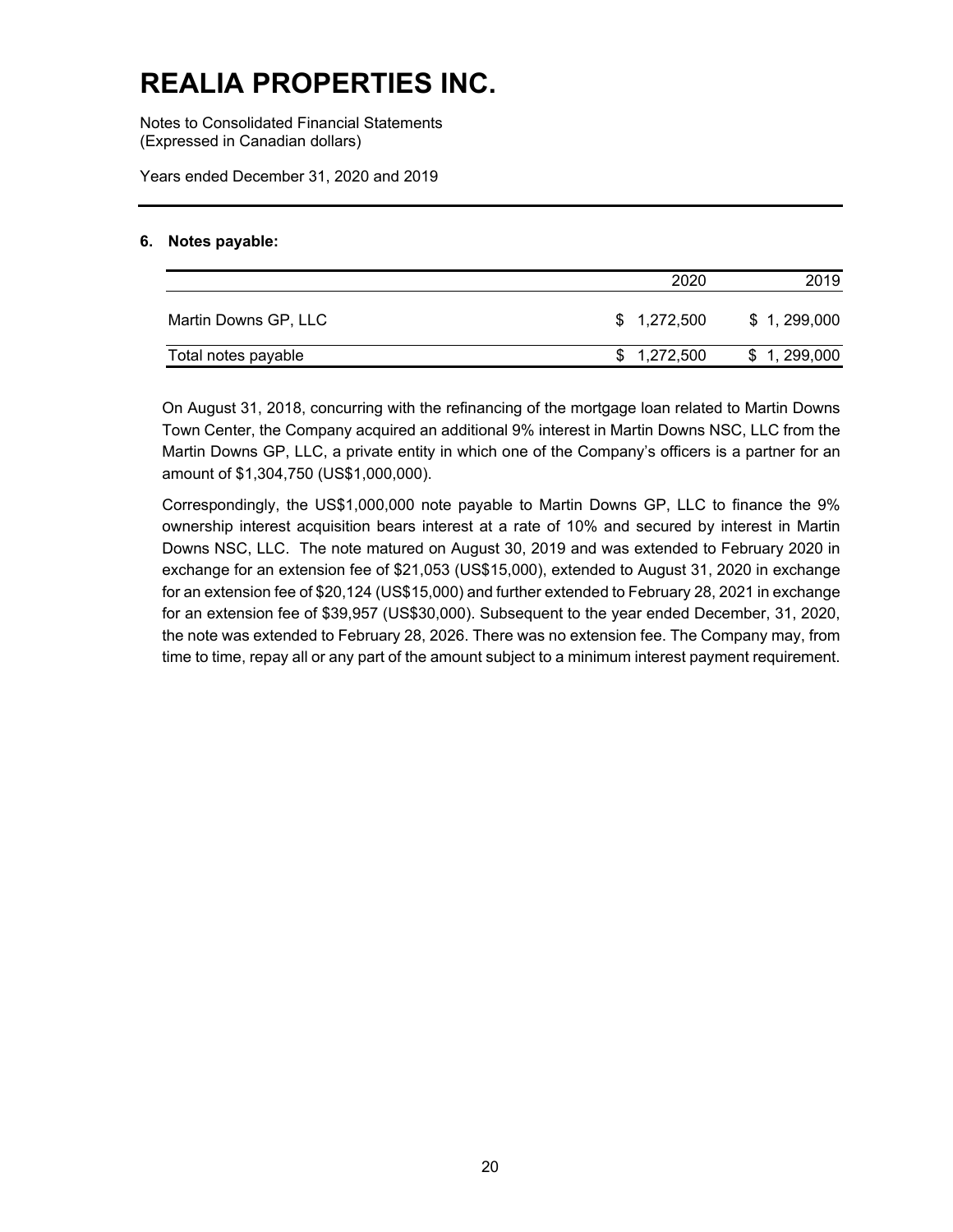Notes to Consolidated Financial Statements (Expressed in Canadian dollars)

Years ended December 31, 2020 and 2019

#### **7. Mortgages payable:**

|                                                                                                                                                                                                                     | 2020             | 2019             |
|---------------------------------------------------------------------------------------------------------------------------------------------------------------------------------------------------------------------|------------------|------------------|
| Mortgage payable bears a fixed interest rate of 4.78%<br>maturing September 2026. The loan is being amortized<br>over 30 years and is payable in monthly payments of<br>US\$36,515, capital and interest            | 8,418,237<br>\$. | 8,752,648<br>\$. |
| Mortgage payable bears a fixed interest rate of 5.553%<br>maturing April 2021. The loan is being amortized over<br>30 years and is payable in monthly payments of<br>US\$34,724, capital and interest               | 7,294,883        | 7,564,043        |
| Mortgage payable bears an interest rate of 7.075%. Prior to<br>the discontinuation of LIBOR in September 2020, the rate<br>was the greater of 1-month LIBOR plus 4.95% or 7.075%,<br>maturing on April 29, 2021 (a) | 11,452,500       | 11,691,000       |
|                                                                                                                                                                                                                     | 27,165,620       | 28,007,691       |
| Less: deferred financing costs                                                                                                                                                                                      | (44, 814)        | (84, 495)        |
| Less: current portion                                                                                                                                                                                               | (18, 897, 561)   | (11, 937, 966)   |
|                                                                                                                                                                                                                     | 8,223,245<br>\$. | \$15,985,230     |

(a) The original maturity date of the mortgage payable was August 20, 2019. A first amendment to the mortgage loan agreement extended the maturity date to February 29, 2020, and a second amendment extended again the maturity date to April 29, 2020. An extension fee of \$59,706 (US\$45,000) was charged by the lender, payable at maturity. A third amendment to the mortgage loan agreement extended the current maturity date to April 29, 2021.

The mortgages payable are recorded at amortized cost and bear a weighted average effective interest rate of 6.13% as at December 31, 2020 (2019 – 6.12%). The mortgages payable are secured by the Company's investment properties.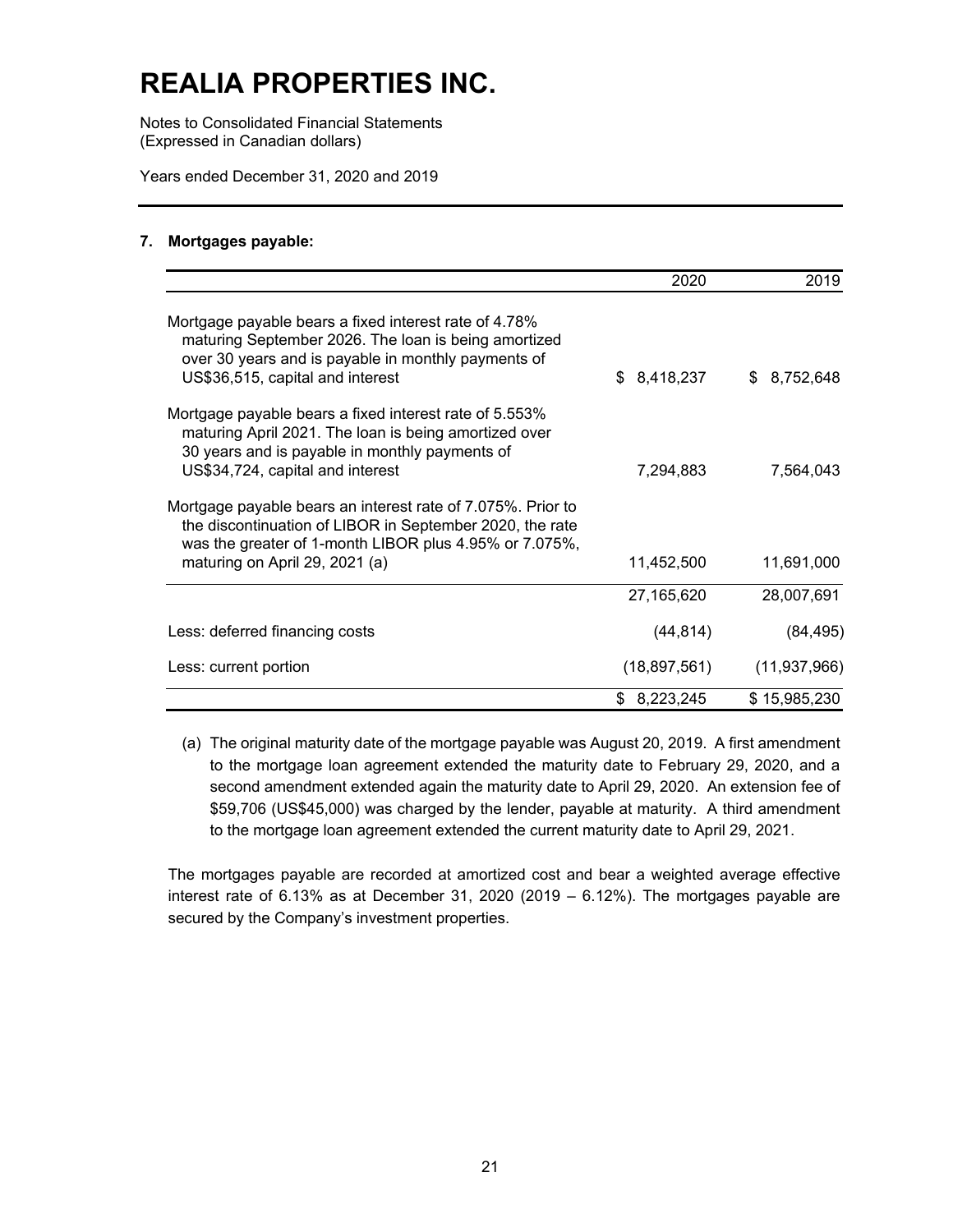Notes to Consolidated Financial Statements (Expressed in Canadian dollars)

#### **7. Mortgages payable (continued):**

Principal repayments, as of December 31, 2020, based on scheduled repayments to be made on the mortgages payable over the next five years and thereafter are as follows:

| 2021       | \$18,897,561 |
|------------|--------------|
| 2022       | 163,368      |
| 2023       | 168,520      |
| 2024       | 175,781      |
| 2025       | 185,580      |
| Thereafter | 7,574,810    |
|            | \$27,165,620 |
|            |              |

For the year ended December 31, 2020, the Company incurred \$1,724,143 (2019 - \$1,759,823) of interest on the mortgages payable, which is included in finance costs (note 13).

#### **8. Convertible debentures:**

|                                              | 2020                        | 2019                      |
|----------------------------------------------|-----------------------------|---------------------------|
| Liability, beginning of year<br>Accretion    | 4,428,983<br>\$.<br>113,017 | 4,294,371<br>S<br>134,612 |
| Impact of convertible debenture modification |                             |                           |
| Liability, end of year                       | 4.542.000                   | 4,428,983                 |
| Transaction costs, beginning of year         | (53,533)                    | (124, 910)                |
| Amortization of transaction costs            | 53,533                      | 71,377                    |
| Transaction costs, end of year               |                             | (53, 533)                 |
| Convertible debentures                       | 4.542.000<br>S              | 4,375,450<br>S            |

The Company entered into a trust indenture on July 31, 2013 with BNY Trust Company of Canada under which the Company could issue convertible debentures to a maximum principal amount of \$11,500,000.

The convertible debentures are redeemable, unsecured, subordinated to senior indebtedness and were set to mature on September 30, 2018.

On September 28, 2018, the Debenture holders approved an Extraordinary Resolution authorizing (i) the maturity extension of the Debentures from September 30, 2018 to September 30, 2020; (ii) a reduction in the conversion price at which the Debenture may be converted into common shares of the Corporation from \$0.08125 to \$0.06 per common share; and (iii) an increase of the interest rate payable on the Debentures from 8.5% per annum to 9.5% per annum, which took effect as of October 1, 2018.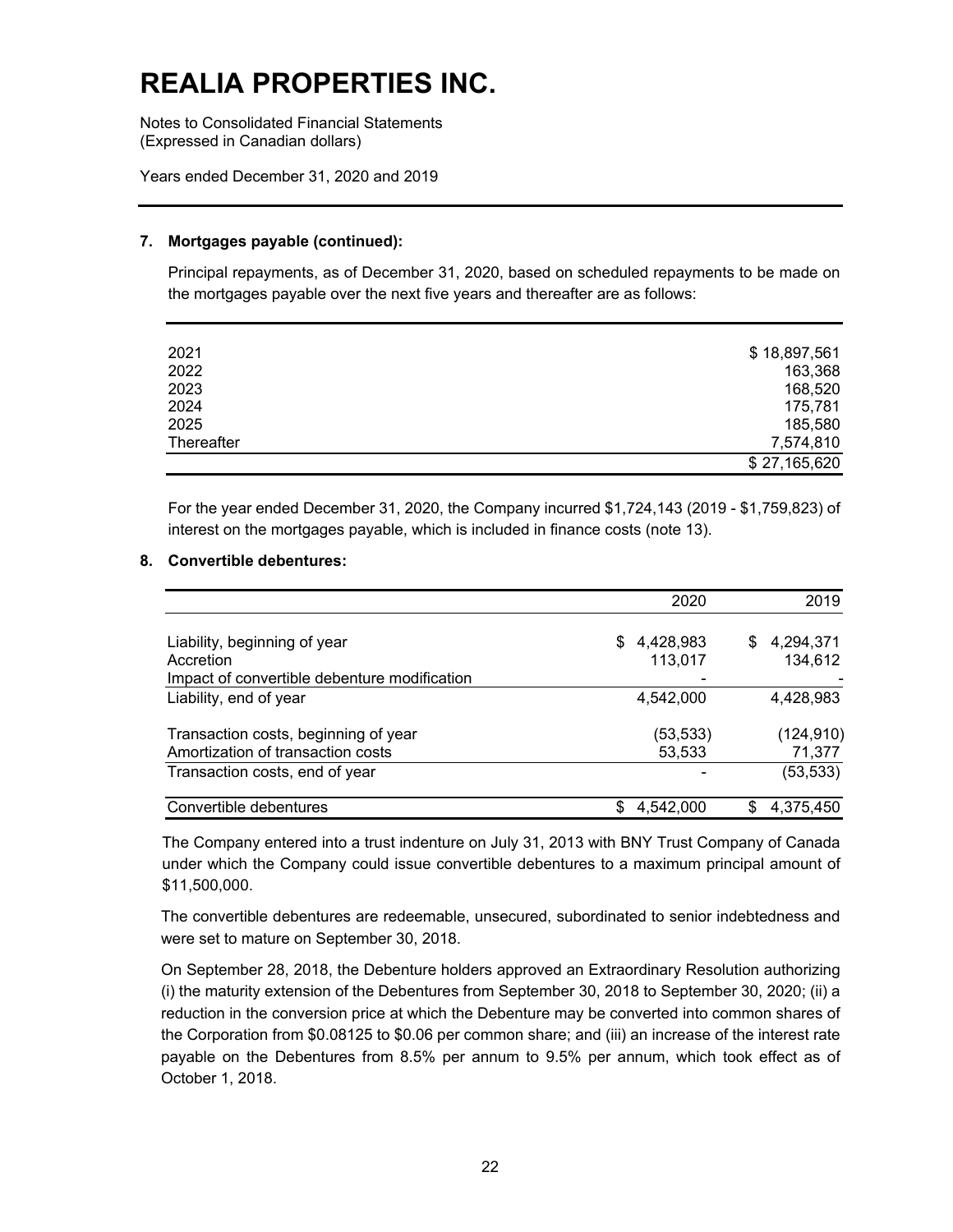Notes to Consolidated Financial Statements (Expressed in Canadian dollars)

Years ended December 31, 2020 and 2019

#### **8. Convertible debentures: (continued)**

In June 2020, the Company began negotiations with the Debenture holders on a modification and extension. On September 30, 2020, the convertible debentures matured. Subsequent to the year ended December 31, 2020, the convertible debentures were amended (note 18).

A reconciliation of the face value of the convertible debentures is as follows:

|                              | 2020        | 2019        |
|------------------------------|-------------|-------------|
| Principal, beginning of year | \$4,542,000 | \$4,542,000 |
| Principal, end of year       | \$4,542,000 | \$4,542,000 |

For the year ended December 31, 2020, the Company incurred \$323,618 (2019 - \$431,490) of interest on the convertible debentures, which is included in finance costs (note 13).

As a condition of the convertible debentures, the Company is required to maintain a debt service coverage ratio. At the end of each fiscal quarter in 2020 and as of year end 2019, the Company was in compliance with the covenant.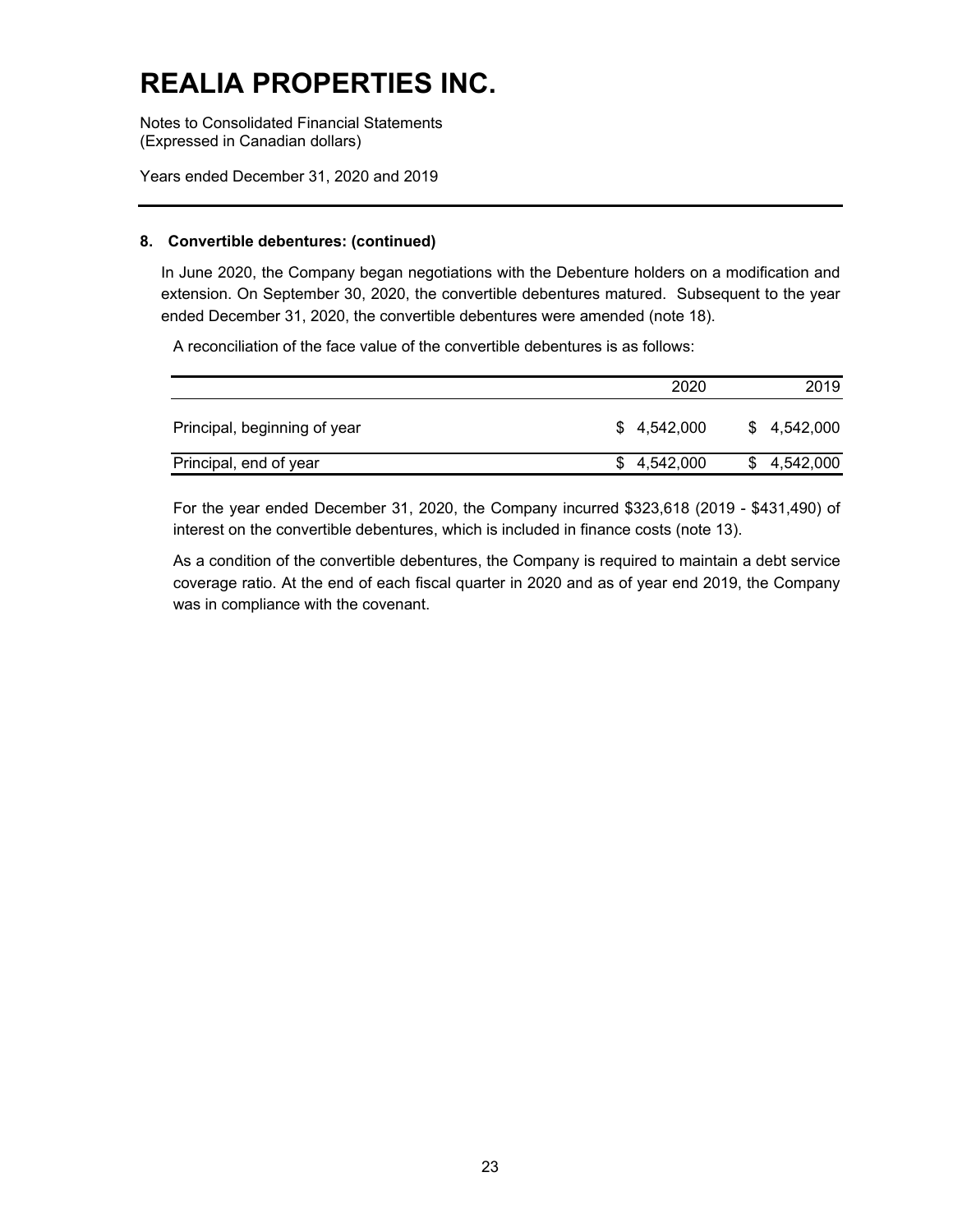Notes to Consolidated Financial Statements (Expressed in Canadian dollars)

Years ended December 31, 2020 and 2019

#### **9. Related party balances and transactions:**

Other related party transactions and balances, not already disclosed in the consolidated financial statements include:

|                                                                                                                        | 2020                            | 2019               |
|------------------------------------------------------------------------------------------------------------------------|---------------------------------|--------------------|
| Due to Hoche Private Equity Investors SARL (b) (c) (e)<br>Due to Inovalis S.A. $(f)(g)$<br>Due to Inovalis USA LLC (d) | 564,463<br>1,988,968<br>132,553 | 151.960<br>135.313 |
|                                                                                                                        | \$2,685,984                     | 287,273            |

Included in accounts payable and accrued liabilities is \$12,540 of accrued interest charges (2019 - \$18,906) owing to private companies related through common directors.

(a) Key management personnel compensation

|                                                                    | 2020                   |    | 2019             |
|--------------------------------------------------------------------|------------------------|----|------------------|
| CFO:<br>Consulting fees<br>Corporate Secretary:<br>Consulting fees | \$<br>80,519<br>43,761 | S  | 79,737<br>66,140 |
|                                                                    | 124,280                | S. | 145,877          |

Key management personnel include the members of the Board of Directors and executive officers of the Company.

(b) Loan facility:

On April 4, 2018, the Company obtained a loan facility for up to \$100,000. Under the terms of the loan facility, the Company may draw from time to time from April 4, 2018 to December 31, 2018, for the purpose of funding working capital requirements. Interest on any outstanding drawdowns will accrue at a fixed rate of 10% per annum, and is payable monthly. Outstanding indebtedness is payable on demand, subject to the terms and conditions of the loan facility, but will be subordinated by the Company's senior indebtedness to secured lenders. The loan facility is provided by a private company of which the Chairman of the Board of the Company is a principal. In consideration of providing the loan facility, the loan facility provider will receive \$3,000.

The Company drew \$100,000 in 2018 under this loan facility. The loan remains outstanding at December 31, 2020.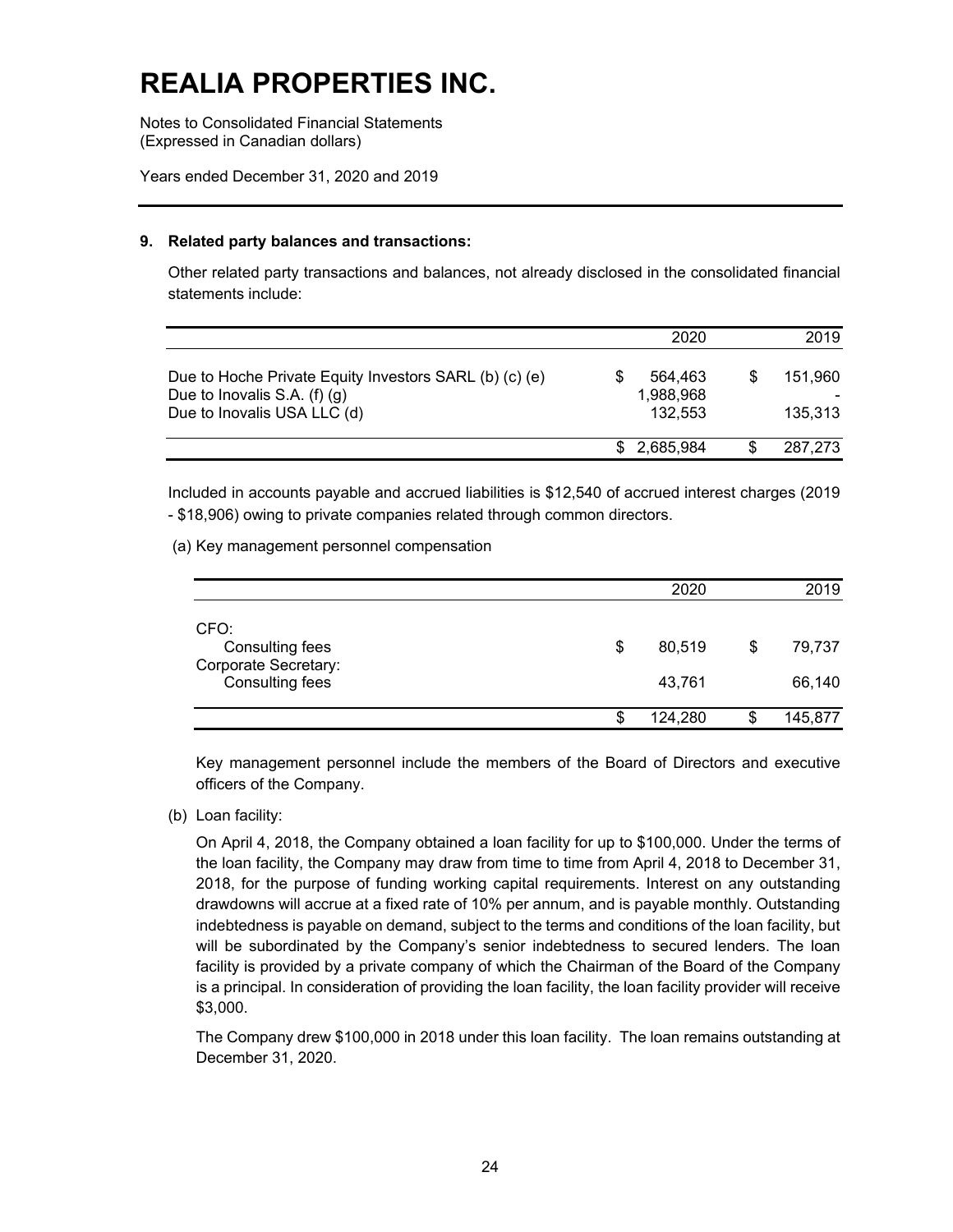Notes to Consolidated Financial Statements (Expressed in Canadian dollars)

Years ended December 31, 2020 and 2019

#### **9. Related party balances and transactions (continued):**

(c) Down payment:

On July 6, 2018, a private company of which the Chairman of the Board of the Company is a principal provided a \$52,336 (US\$40,000) down payment for the refinancing of the Martin Downs mortgage. The down payment is repayable upon demand.

(d) Asset Management and Disposition Fees – Martin Downs:

On July 22, 2013, Martin Downs NSC, LLC entered into a management agreement with Inovalis USA LLC, pursuant to which Inovalis USA LLC provided management services to Martin Downs NSC, LLC with respect to the investment properties it holds. As payment for its services, Inovalis USA LLC was entitled, until October 31, 2018, to 1% of gross revenues collected, as asset management fees. Inovalis USA LLC was also entitled to a 1% disposition fee associated with the sale of its ownership interest in Martin Downs to the Company. On September 30, 2019, the Company formally terminated the management agreement with Inovalis USA LLC and the associated fees became due (management fee – \$84,700 (US\$63,975) and disposition fee – \$47,853 (US\$40,192). The amounts are still outstanding as at December 31, 2020.

(e) Interest reserve:

On April 29, 2020, a private company of which the Chairman of the Board of the Company is a principal provided a US\$325,000 (CAD \$439,429) payment for an up-front 6-month interest reserve associated with the extension of the Martin Downs mortgage. The note payable bears interest at a fixed rate of 7.5% per annum and ending until all indebtedness owing is repaid. The note is repayable upon demand. The Company may, from time to time, repay all or any part of the note payable without penalty.

(f) Working capital

On September 27, 2020, Inovalis S.A., a private company of which one of the Director's is a principal, provided a \$400,000 loan to fund ongoing working capital requirements of the Company. The note payable bears interest at a fixed rate of 7.5% per annum and matures on September 27, 2021. The Company may, from time to time, repay all or any part of the note payable without penalty.

(g) Working capital

On December 31, 2020, Inovalis S.A. provided a \$1,589,000 loan to fund ongoing working capital requirements of the Company. The note payable bears interest at a fixed rate of 7.5% per annum and matures on December, 2021. The Company may, from time to time, repay all or any part of the note payable without penalty.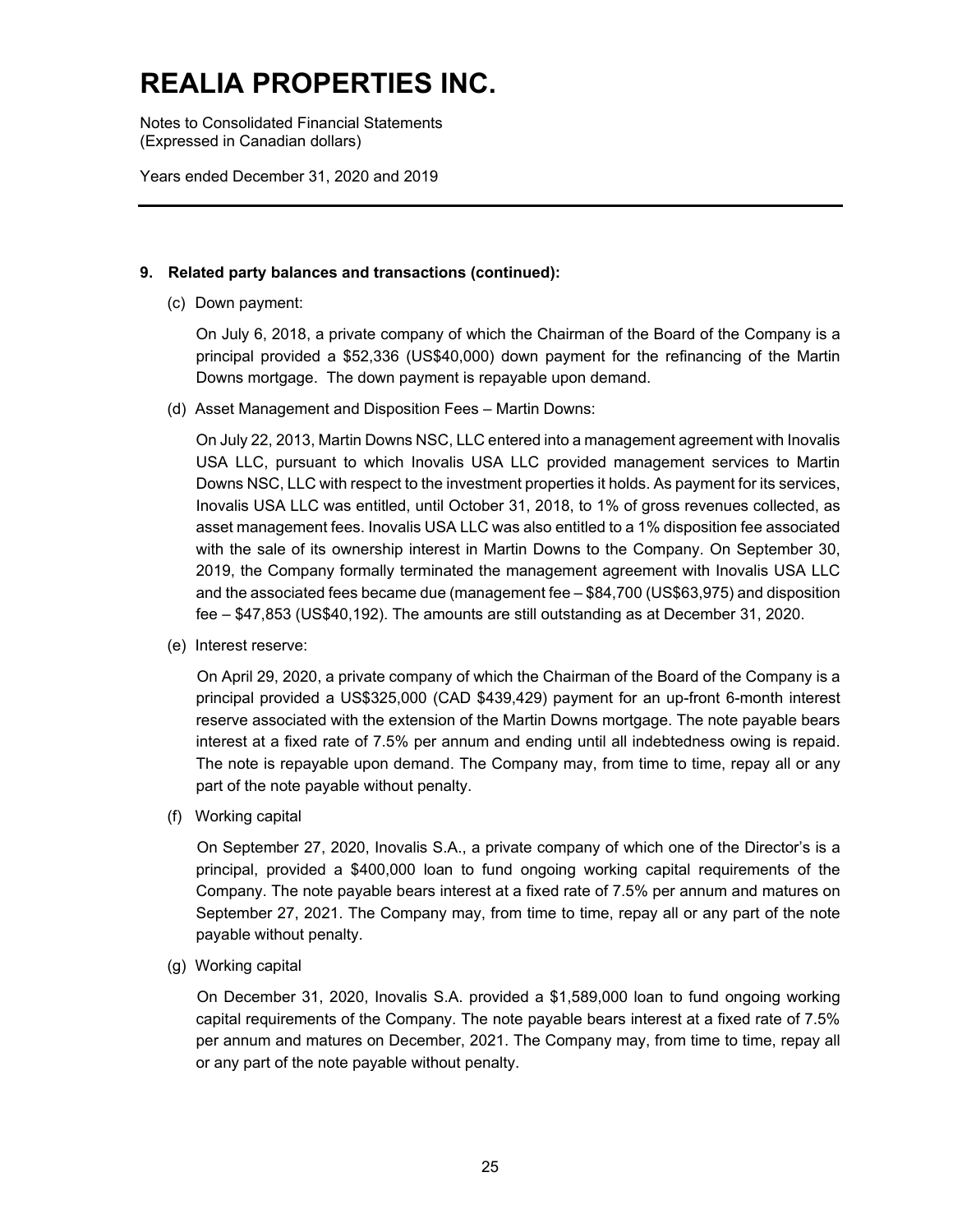Notes to Consolidated Financial Statements (Expressed in Canadian dollars)

Years ended December 31, 2020 and 2019

#### **10. Share capital:**

At December 31, 2020 and 2019, the authorized share capital comprised an unlimited number of common shares and non-voting, perpetual, redeemable preferred shares. No preferred shares have been issued to date.

|                                                                                                                                                     |                                         | December 31, 2020       |                           | December 31, 2019 |
|-----------------------------------------------------------------------------------------------------------------------------------------------------|-----------------------------------------|-------------------------|---------------------------|-------------------|
|                                                                                                                                                     | Common                                  |                         |                           |                   |
|                                                                                                                                                     | shares                                  | Amount                  | <b>Shares</b>             | Amount            |
| Issued and outstanding, beginning of year<br>Share issue - debt settlement (a)<br>Share issue - additional interest<br>in Martin Downs NSC, LLC (b) | 255,221,137<br>$\overline{\phantom{0}}$ | \$21,612,003<br>188.434 | 216,761,868<br>38,459,269 | \$ 21,612,003     |
| Issued and outstanding, end of year                                                                                                                 | 255,221,137                             | 21,800,437              | 255,221,137               | 21,612,003<br>S   |

During the years ended December 31, 2020 and 2019, the following share transactions occurred:

- (a) In 2015, the Company offset \$467,995 of share capital with regards to Desjardins 6% finders fees on equity raised and recorded a liability to Desjardins. In fiscal 2016, \$279,561 of share capital was reclassed to share issue costs. On March 31, 2020, the total liability was written off and the remaining balance to share capital of \$188,434 was reversed. The share issue costs has been fully amortized, the remaining balance to reverse the liability was recorded in profit or loss.
- (b) With respect to the acquisition in October 2018 of the additional 41% interest in Martin Downs NSC, LLC (Note 5c), the Company issued 38,459,269 common shares on February 22, 2019 to Inovalis and Hoche. As these common shares were not yet issued as at December 31, 2018 as the Company was waiting for final approval from regulatory authorities, the shares were presented as share capital to be issued in the consolidated statement of changes in shareholders' equity. The shares were issued at a fair value of \$3,710,875.

#### **11. Share options:**

The Company's 2008 stock option plan was approved by the shareholders at the annual general meeting on December 2, 2009. The share option plan provides that the aggregate number of common shares reserved for issuance under the share option plan, together with any share options outstanding, will not exceed 10% of the Company's issued and outstanding common shares at any time. On July 12, 2019, the board of directors of the Company adopted a modification to the plan to adopt a 2% fixed stock option plan of up to a maximum of 5,104,422 options available for issuance. The exercise price of an option will be determined by the board of directors but will, in any event, not be less than the discounted market price of the Company's common shares at the time of the grant of the option.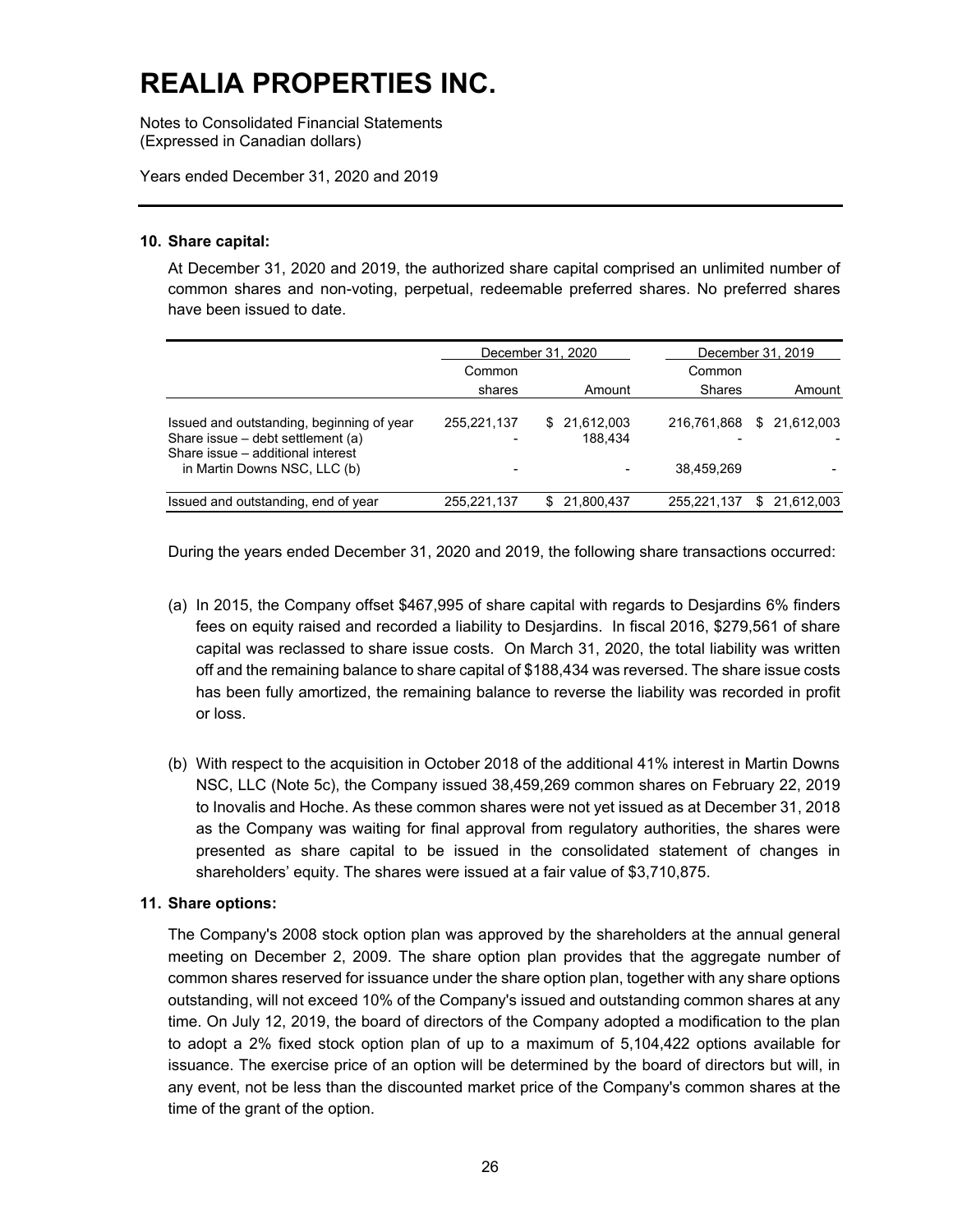Notes to Consolidated Financial Statements (Expressed in Canadian dollars)

Years ended December 31, 2020 and 2019

#### **11. Share options: (continued)**

Share option transactions and the number of share options outstanding are summarized as follows:

|                                                  |                               | December 31, 2020                        | December 31, 2019             |    |                                          |
|--------------------------------------------------|-------------------------------|------------------------------------------|-------------------------------|----|------------------------------------------|
|                                                  | Number of<br>share<br>options | Weighted<br>average<br>exercise<br>price | Number of<br>share<br>options |    | Weighted<br>average<br>exercise<br>price |
| Outstanding, beginning of year                   | 360.000                       | 0.06<br>\$                               | 360.000                       | \$ | 0.06                                     |
| Outstanding, end of year                         | 360.000                       | \$<br>0.06                               | 360.000                       | \$ | 0.06                                     |
| Share options exercisable                        | 360.000                       |                                          | 360.000                       |    |                                          |
| Weighted average remaining life (years)          | 4.58                          |                                          | 5.58                          |    |                                          |
| Weighted average remaining life (years) - vested | 4.58                          |                                          | 5.58                          |    |                                          |

Total share-based compensation expense recognized for the year was \$Nil (2019 - \$Nil).

#### **12. General and administrative expenses and (revenue):**

|                            | 2020          |    | 2019    |
|----------------------------|---------------|----|---------|
| Insurance                  | \$<br>20,750  | \$ | 16,900  |
| Bank charges               | 4,337         |    | 2,887   |
| Filing fees                | 34,790        |    | 27,810  |
| Office costs               | 22,074        |    | 62,557  |
| Professional fees (note 9) | 463,797       |    | 635,374 |
| Travel                     | 1,667         |    | 1,784   |
|                            | \$<br>547,415 | S  | 747,312 |

#### **13. Finance costs:**

|                                                                                                                                                                                                | 2020                        | 2019                                      |
|------------------------------------------------------------------------------------------------------------------------------------------------------------------------------------------------|-----------------------------|-------------------------------------------|
| Interest on mortgages, notes payable and convertible debenture $$2,325,891$<br>Financing fees<br>Amortization of transaction costs<br>Accretion of convertible debenture - non-related parties | 61,349<br>53,533<br>113,017 | \$2,379,944<br>5,363<br>71,377<br>134,612 |
|                                                                                                                                                                                                | \$2,553,790                 | \$2,591,296                               |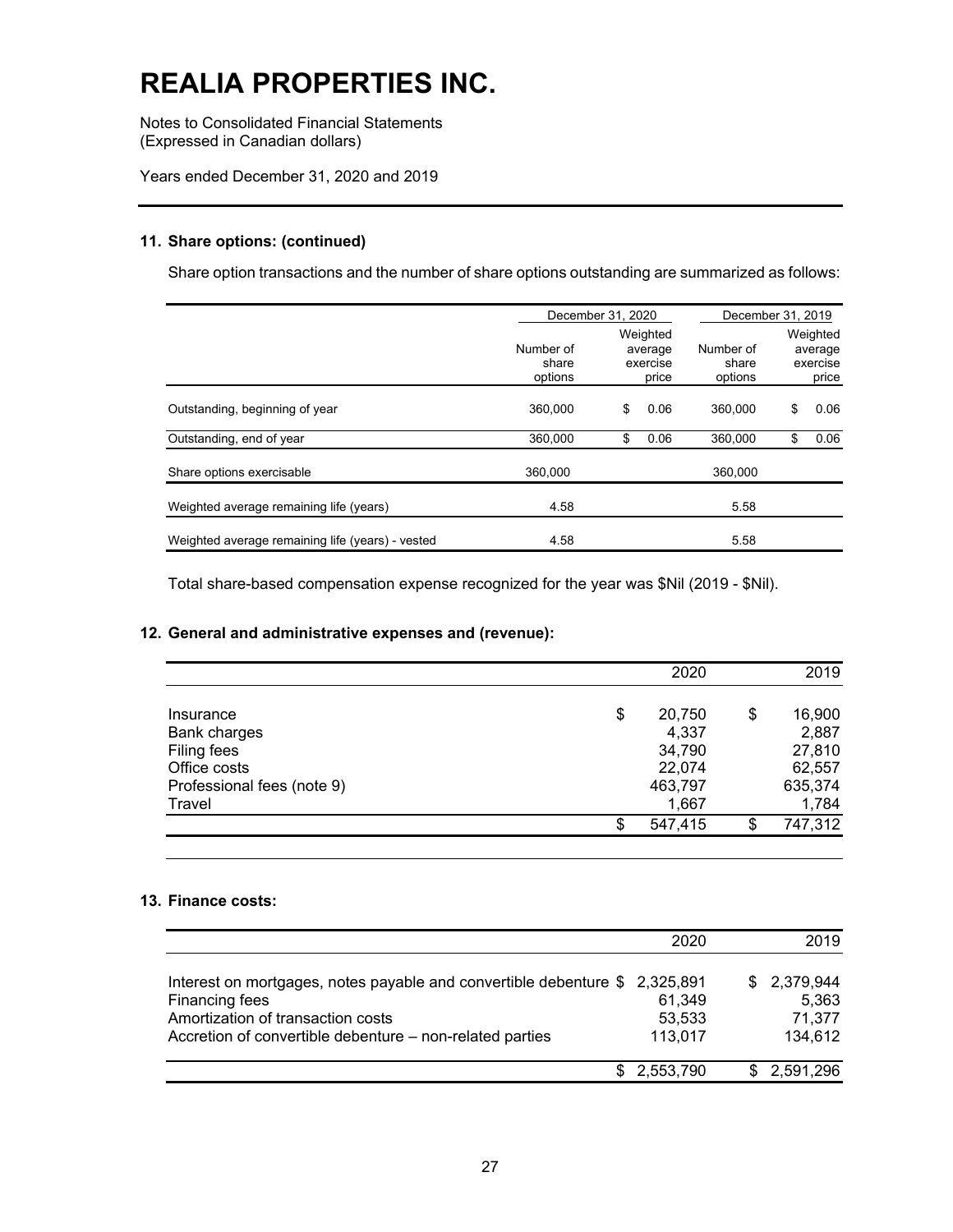Notes to Consolidated Financial Statements (Expressed in Canadian dollars)

Years ended December 31, 2020 and 2019

#### **14. Capital management:**

The Company's objectives when managing capital of \$39,477,607 (2019 - \$38,919,212), which is share capital, contributed surplus, equity component of convertible debentures, accumulated other comprehensive income, deficit, notes payable, mortgages payable, due to related parties, convertible debentures and long-term debt, are to safeguard its ability to continue as a going concern, so that it can continue to provide returns for shareholders and benefits for other stakeholders, and to provide an adequate return to shareholders by pricing products and services commensurately with the level of risk.

The Company sets the amount of capital in proportion to risk. The Company manages the capital structure and makes adjustments to it in light of changes in economic conditions and the risk characteristics of the underlying assets. In order to maintain or adjust the capital structure, the Company may adjust the amount of dividends paid to shareholders, return capital to shareholders, issue new common shares, or sell assets to reduce debt.

The Company monitors capital from time-to-time using a variety of measures. Monitoring procedures are typically performed as a part of the overall management of the Company's operations. The Company's strategy during the period, which was unchanged from the prior period, was to maintain its ability to secure access to financing at a reasonable cost. The requirements and terms of sources of capital cannot be predicted and change in ways the Company cannot predict. There have been no changes to the Company's approach to capital management during the years ended December 31, 2020 and 2019. The Company is not subject to externally imposed capital requirements. As at December 31, 2020, the Company is in compliance with its financial covenant.

#### **15. Risk management and fair values:**

The main risks that arise from the Company's financial statements are liquidity risk, interest rate risk, credit risk and foreign exchange risk. The Company's approach to managing these risks is summarized below.

Management's risk management policies are typically performed as a part of the overall management of the Company's operations. Management is aware of risks related to these objectives through direct personal involvement with employees and outside parties. In the normal course of its business, the Company is exposed to a number of risks that can affect its operating performance. Management's close involvement in operations helps identify risks and variations from expectations. The Company has not designated transactions as hedging transactions to manage risk. As a part of the overall operation of the Company, management considers the avoidance of undue concentrations of risk.

These risks and the actions taken to manage them include the following: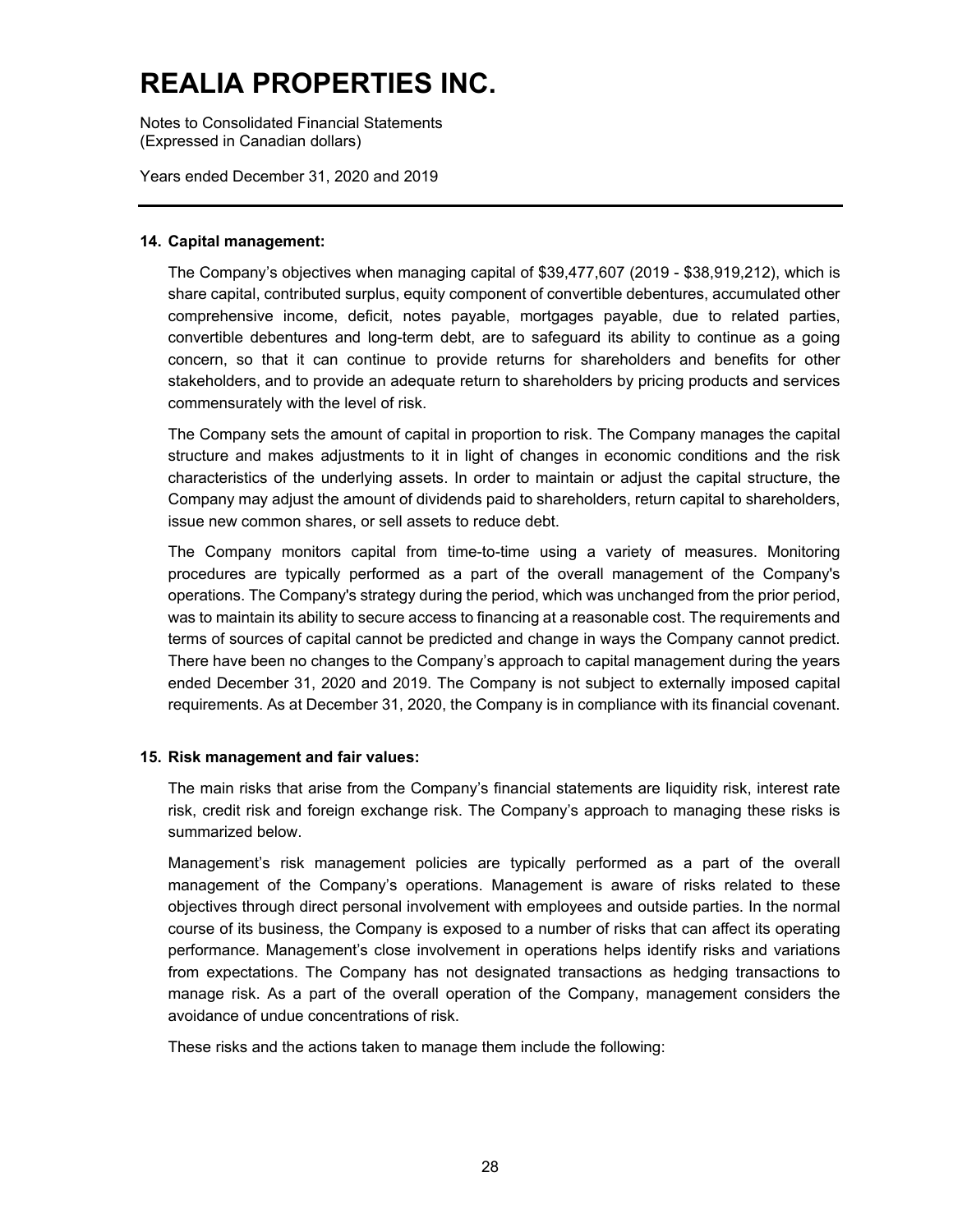Notes to Consolidated Financial Statements (Expressed in Canadian dollars)

Years ended December 31, 2020 and 2019

#### **15. Risk management and fair values (continued):**

(a) Liquidity risk:

Liquidity risk is the risk that the Company cannot meet its financial obligations associated with financial liabilities in full.

The Company's financial liabilities include accounts payable and accrued liabilities, convertible debentures, mortgages payable, due to related parties, and notes payable.

The following table provides the future non-discounted scheduled payments of financial liabilities, including estimated interest payments:

| Year ended<br>December 31,                  | 2021         |    | 2022                     | 2023                     | 2024          | 2025 and<br>thereafter |
|---------------------------------------------|--------------|----|--------------------------|--------------------------|---------------|------------------------|
| Mortgages payable<br>Convertible debentures | \$19,749,000 | \$ | 557.584                  | \$<br>557.584            | \$<br>557.584 | \$<br>8,405,774        |
| payable                                     | 4,542,000    |    |                          | $\overline{\phantom{0}}$ |               |                        |
| Notes payable                               | 1,293,707    |    |                          | ۰                        |               |                        |
| Accounts payable and                        |              |    |                          |                          |               |                        |
| accrued liabilities                         | 728.800      |    | $\overline{\phantom{0}}$ | $\overline{\phantom{0}}$ |               |                        |
| Due to related parties                      | 2,685,984    |    |                          |                          |               |                        |
| Tenants' security deposit                   | 40,316       |    | 8,062                    | 28,281                   | 16.231        | 103,053                |
| Total                                       | \$29,039,807 | S  | 565.646                  | \$<br>585,865            | \$<br>573,815 | \$<br>8,508,827        |

In order to meet the 2020 obligations, the Company is pursuing a sale of a portion of its interest in its properties to raise equity. The Company intends to retain 25% interest in each property and receive asset management fees for managing the portfolio.

#### (b) Interest rate risk:

Interest rate risk is the risk that changes in market interest rates may have an effect on the cash flows associated with financial instruments, known as interest rate cash flow risk, or on the fair value of other financial instruments, known as interest rate price risk.

As at December 31, 2020, the Martin Downs mortgage, accounting for 42% of total outstanding mortgage principal balance was subject to a floating rate loan. The Company manages the interest rate risk by utilizing a mix of floating and fixed rate debt, but strives towards replacing floating rate with fixed rate debt when possible. The Company is exposed to the risk of change in fair value arising from interest rate fluctuations.

A 0.25% change in the interest rate, with other variables unchanged, would increase or decrease net income and comprehensive income for the year ended December 31, 2020 by approximately \$4,500,000 (2019 - \$4,500,000).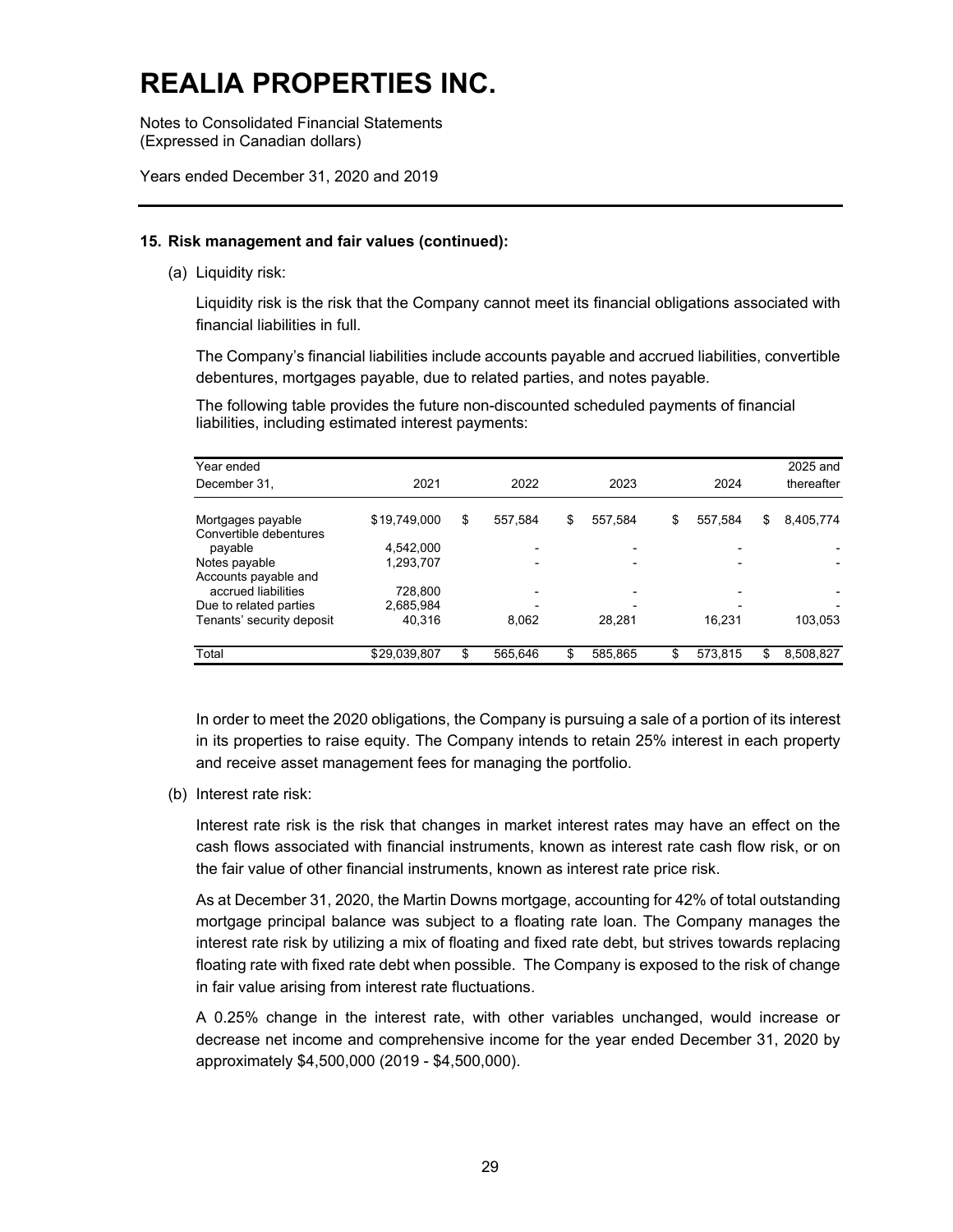Notes to Consolidated Financial Statements (Expressed in Canadian dollars)

Years ended December 31, 2020 and 2019

#### **15. Risk management and fair values (continued):**

(c) Credit risk:

Credit risk is the risk that one party to a financial instrument will cause a financial loss for the other party by failing to discharge an obligation. The Company is exposed to credit risk on cash, and accounts receivable. Credit risk arises from the possibility that debtors or tenants may be unable to fulfill their commitments. For a financial asset, this is typically the gross carrying amount, net of any amounts offset and any impairment losses. The Company has credit policies to address credit risk on accounts receivable (tenants), which may include the analysis of the financial position of the debtor or tenant and review of credit limits. The Company also may review credit history before establishing credit and review credit performance. In the case of a tenant, management carefully watches and monitors rent payments which are due each month. An allowance for expected credit losses or other impairment provisions are established based upon factors surrounding credit risk, historical trends and other information.

A financial asset is past due when a debtor has failed to make a payment when contractually due. The Company has no financial assets that are past due and does not have an allowance for expected credit losses.

(d) Foreign exchange risk:

Foreign exchange risk is the risk that changes in foreign exchange rates may have an effect on future cash flows associated with financial instruments. The Company is exposed to foreign exchange risk on transactions denominated in currencies other than the functional currency of each of the group's entities. Changes in the applicable exchange rates may result in a decrease or increase in foreign exchange income or loss. The Company may enter into forward exchange contracts to manage part of the foreign exchange risk exposures, but no forward contracts exist as at December 31, 2020 and 2019.

As at December 31, 2020 and 2019, the Company is exposed to currency risk for its US dollar equivalent of financial assets and liabilities demoinated in currencies other than Canadian dollars as follows:

|                  | 2020        | 2019        |
|------------------|-------------|-------------|
| Cash             | 24.415      | 9.359<br>S  |
| Notes payable    | 1,272,500   | 1,299,000   |
| Accounts payable | 56,866      | 60,215      |
| Total            | \$1,353,781 | \$1,368,574 |

If the Canadian dollar had strengthened or weakened 5% against the U.S. dollar with all other variables held constant, the Company would have additional income or loss from foreign exchange included in net income and equity for the year ended December 31, 2020 of approximately \$65,222 (2019 – \$62,455).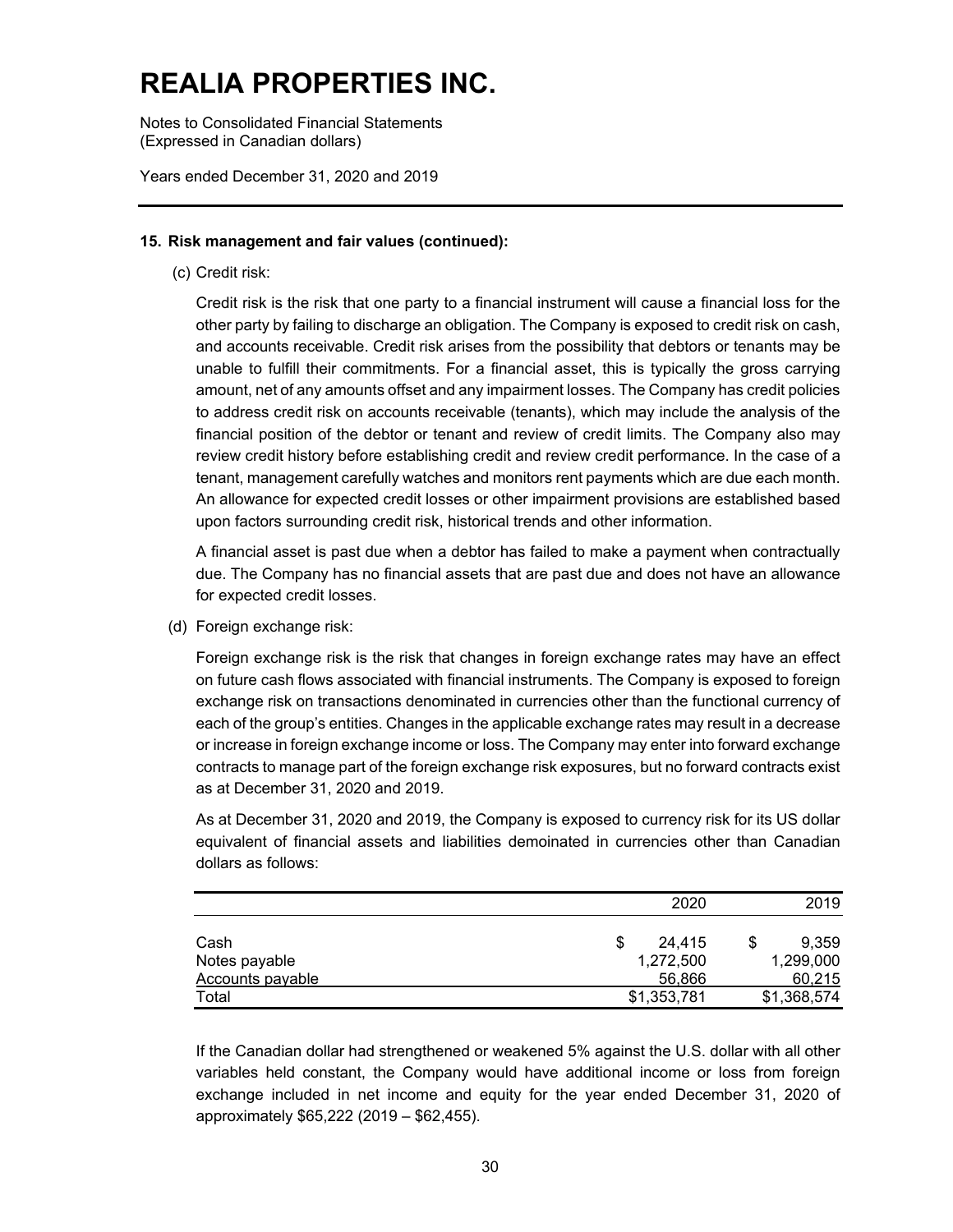Notes to Consolidated Financial Statements (Expressed in Canadian dollars)

Years ended December 31, 2020 and 2019

#### **15. Risk management and fair values (continued):**

(e) Fair values:

Fair value is the price that would be received to sell an asset or paid to transfer a liability in an orderly transaction between market participants at the measurement date.

Assets and liabilities measured at fair value in the consolidated statement of financial position or for which fair value disclosure is required in the notes to the consolidated financial statements are classified based on a three-level hierarchy as detailed in note 3(q).

For assets and liabilities that are recognized at fair value in the consolidated financial statements on a recurring basis, the Company determines whether transfers have occurred between Levels in the hierarchy by reassessing categorization (based on the lowest level input that is significant to the fair value measurement as a whole) at the end of each reporting period.

 For the purpose of fair value disclosures, the Company has determined classes of assets and liabilities on the basis of the nature, characteristics and risks of the asset or liability and the level of the fair value hierarchy as explained above.

|                       |              | December 31, 2020 | December 31, 2019 |              |  |
|-----------------------|--------------|-------------------|-------------------|--------------|--|
|                       | Carrying     | Fair              |                   | Fair         |  |
|                       | value        | value             |                   | value        |  |
| Investment properties | \$36,314,480 | \$44.165.930      | \$38,343,769      | \$42.854.010 |  |
| Mortgages payable     | \$27,120,806 | \$27,242,591      | \$27,923,26       | \$28.642.170 |  |
| Convertible debt      | \$4.542.000  | \$4.542.000       | \$4.375.450       | \$4.375.450  |  |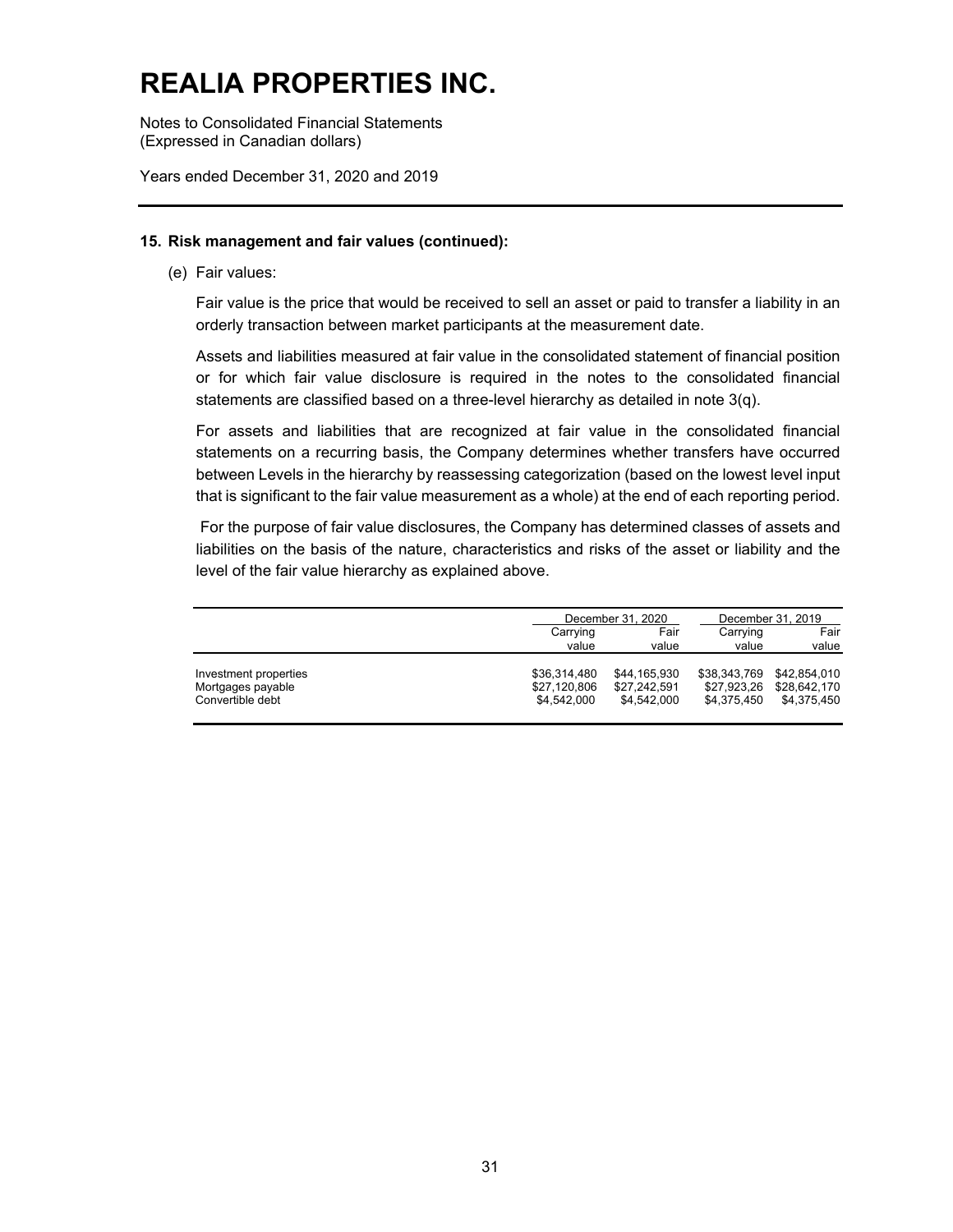Notes to Consolidated Financial Statements (Expressed in Canadian dollars)

Years ended December 31, 2020 and 2019

#### **15. Risk management and fair values (continued):**

(e) Fair values (continued):

The valuation techniques and inputs for the Company's financial instruments are as follows:

(*i*) Short term assets and liabilities

The carrying values of financial assets and financial liabilities not measured at fair value, such as cash, accounts receivable, accounts payable and accrued liabilities, notes payable and due to related parties approximate their fair value due to the relatively short periods to maturity of these items or because they are receivable or payable on demand.

(*ii*) Mortgages payable and convertible debentures

The fair values of the mortgages payable and convertible debentures have been calculated based on discounted future cash flows using discount rates that reflect current market conditions for instruments having similar terms and conditions and therefore are classified as Level 2 in the fair value hierarchy.

(*iii*) Investment properties

The fair value of the investment properties is determined by management, using recognized valuation techniques supported, in certain instances, by independent real estate valuation experts. Investment properties are classified as level 3 investments.

There were no transfers between Level 1, Level 2 and Level 3 during the year ended December 31, 2020.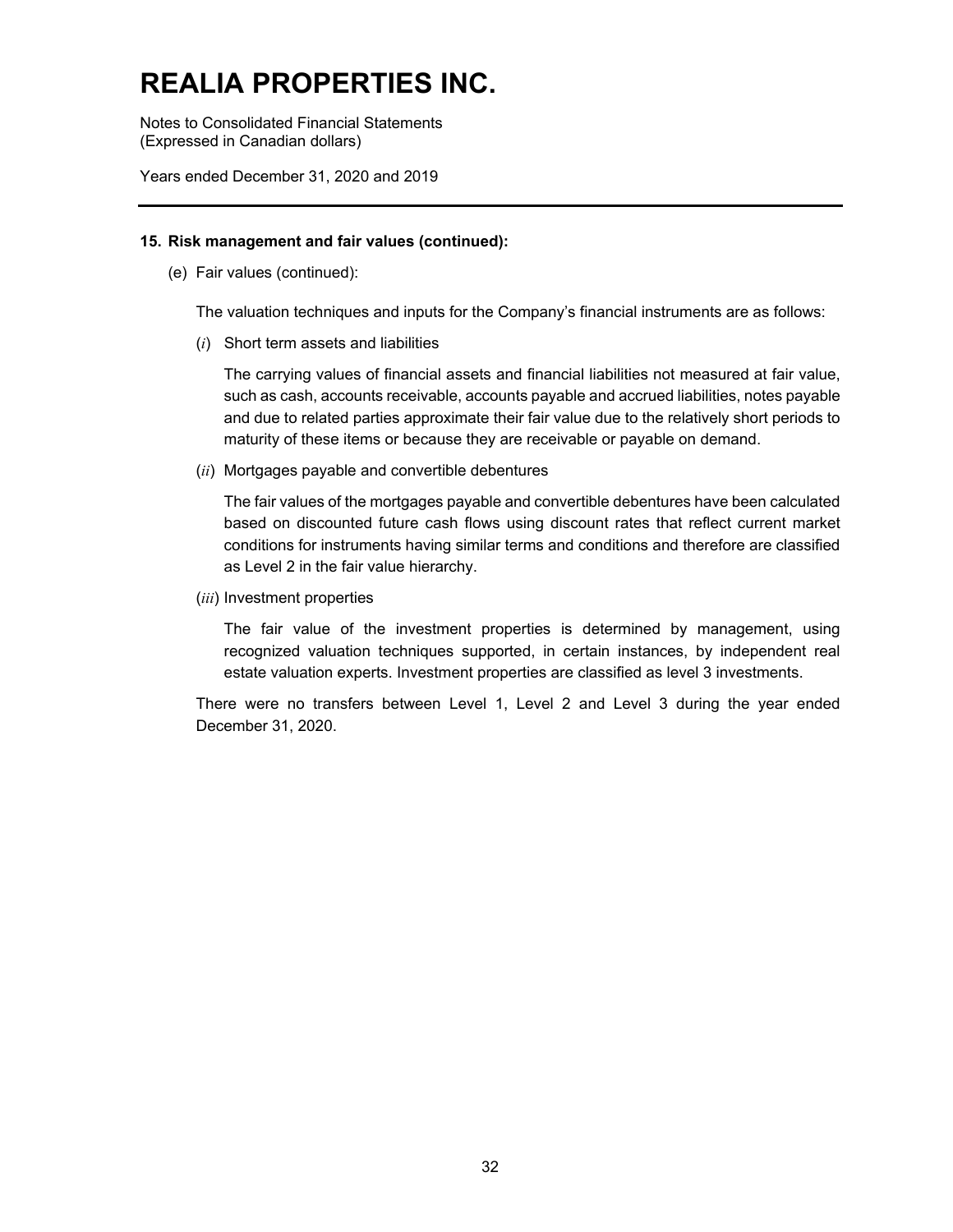Notes to Consolidated Financial Statements (Expressed in Canadian dollars)

Years ended December 31, 2020 and 2019

#### **16. Income taxes:**

A reconciliation between the statutory Canadian income tax rate and the actual effective rate is as follows:

|                                                                                                                                                                                                       | 2020                        | 2019                                 |
|-------------------------------------------------------------------------------------------------------------------------------------------------------------------------------------------------------|-----------------------------|--------------------------------------|
| Net loss before income taxes<br>Basic statutory tax rate                                                                                                                                              | \$(1,235,969)<br>27.00%     | \$(2,325,678)<br>27.00%              |
| Expected income taxes (recovery)                                                                                                                                                                      | (333, 711)                  | (627, 933)                           |
| Adjustments resulting from:<br>Items non-deductible for income tax purposes<br>Change in deferred tax asset not recognized<br>Prior year adjustments and other<br>Tax rate differences outside Canada | 12,237<br>292,900<br>28,574 | 18,173<br>589,113<br>9,991<br>10,656 |
| Total income taxe expense (recovery)                                                                                                                                                                  | \$                          | \$                                   |

The significant components of the Company's deferred income tax assets (liabilities) are as follows:

|                                              | 2020           | 2019                |
|----------------------------------------------|----------------|---------------------|
| Convertible debentures<br>Non-capital losses | $\blacksquare$ | (15, 257)<br>15.257 |
| Net Deferred income tax assets (liabilities) | -              |                     |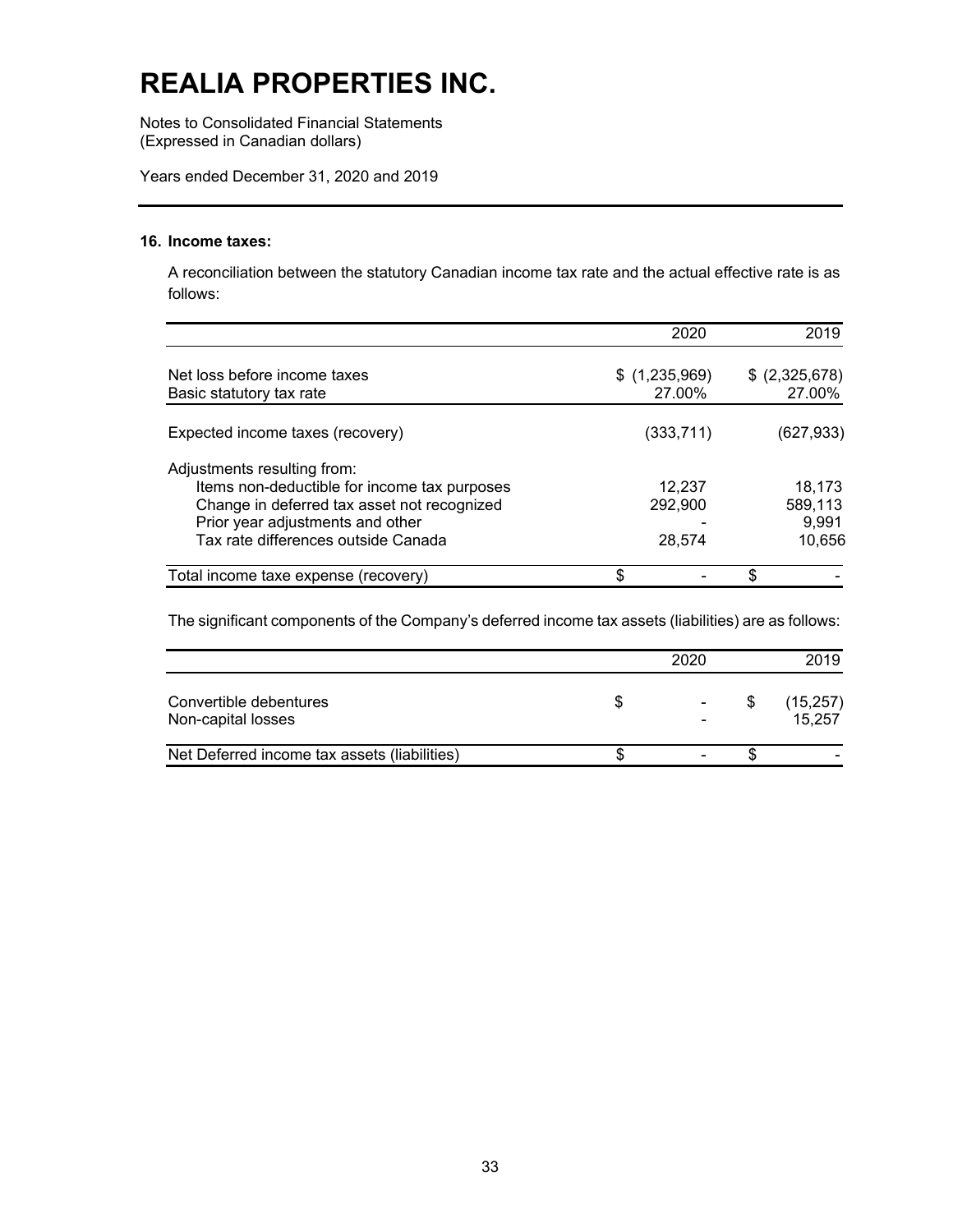Notes to Consolidated Financial Statements (Expressed in Canadian dollars)

Years ended December 31, 2020 and 2019

#### **16. Income taxes (continued):**

Unrecognized deferred tax assets:

|                                                                                                                                         | 2020                                  | 2019                                         |
|-----------------------------------------------------------------------------------------------------------------------------------------|---------------------------------------|----------------------------------------------|
| Investment properties<br>Non capital losses carryforwards (Canada)<br>Non capital losses carryforwards (US)<br>Deferred financing costs | \$2,704,138<br>4,463,148<br>6,051,110 | 631.044<br>3,385,803<br>7,356,916<br>179,543 |
|                                                                                                                                         | \$13,218,396                          | \$11,553,306                                 |

As at December 31, 2020, the Company has non-capital losses in Canada of approximately \$4,463,148 (2019 - \$3,385,803) and in the USA of \$6,051,110 (2019 - \$7,356,916) that may be applied against future income for income tax purposes. The future benefits from these Canadian and U.S. tax losses have not been recorded in these consolidated financial statements due to uncertainty associated with their recovery.

#### **17. COVID-19:**

Since January 2020, the outbreak of the novel strain of coronavirus, specifically identified as "COVID-19", has resulted in governments worldwide enacting emergency measures to combat the spread of the virus. These measures, which include the implementation of travel bans, selfimposed quarantine periods and physical distancing, have caused material disruption to business globally resulting in an economic slowdown. These events have caused significant changes to the cash flows at the beginning of the year. As the Company owns retail strip centers, several of the tenants had been deemed non-essential and had been required to close. Tenants have reopened in June 2020.

As of April 1, 2021, 116<sup>th</sup> Street Centre, located in Carmel, IN, reported that there are currently no COVID restrictions in place that impact the tenants. The mortgage payable remained current during COVID.

As of April 1, 2021, Metro Gateway, located in Phoenix, Arizona, reported that there are currently no restrictions in place that impact the tenants. Due to previous COVID related tenant closures, the Company entered into negotiations with the mortgage loan's special servicer regarding a mortgage payment plan. However, prior to an agreement being reached, the tenants were permitted to reopen and the loan was brough current.

As of April 1, 2021, Martin Downs Town Center, located in Palm City, FL, reported that there are no COVID restrictions in place that impact the tenants. The notes payable and mortgage payable remained current during COVID.